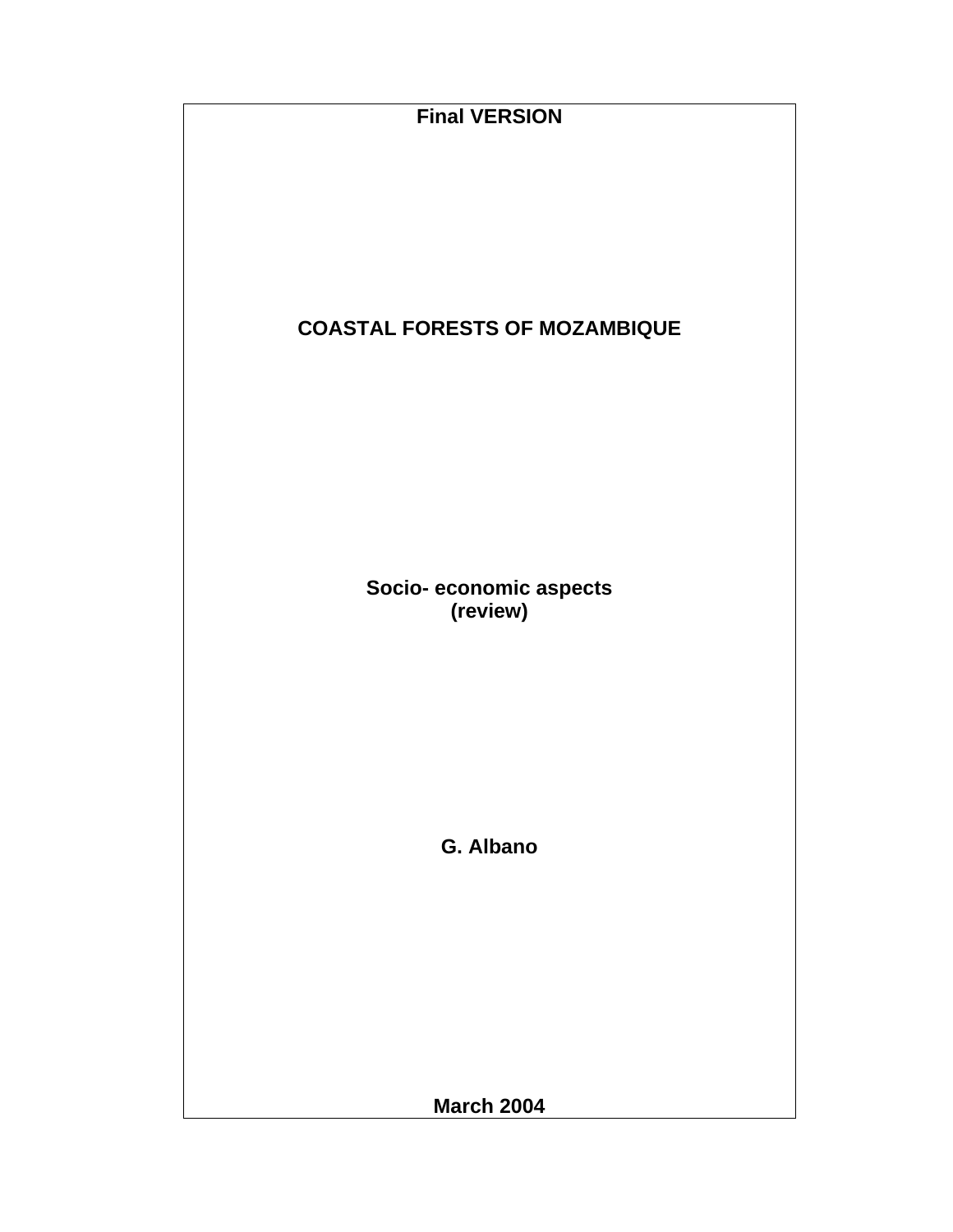# **ACRONYMS**

| <b>AMETRAMO</b> | Association of Mozambican Practitioners of Traditional Medicine |  |  |  |  |
|-----------------|-----------------------------------------------------------------|--|--|--|--|
| <b>ARPAC</b>    | Archive for Research on Cultural Issues                         |  |  |  |  |
| <b>CEF</b>      | Center for Forestry Research                                    |  |  |  |  |
| <b>CITIES</b>   | Convention for International Trade of Endangered Species        |  |  |  |  |
| <b>COGEP</b>    | <b>Consul for Participatory Management of Natural Resources</b> |  |  |  |  |
| <b>DEF</b>      | Department of Forestry                                          |  |  |  |  |
| <b>DNAC</b>     | <b>National Directorate for Conservation Areas</b>              |  |  |  |  |
| <b>DNFFB</b>    | National Directorate for Forestry and Wildlife                  |  |  |  |  |
| <b>EACFE</b>    | Eastern African Coastal Forest Ecoregion                        |  |  |  |  |
| <b>EWT</b>      | <b>Endangered Wildlife Trust</b>                                |  |  |  |  |
| <b>FAEF</b>     | Faculty of Agronomy and Forestry Engineering                    |  |  |  |  |
| <b>GECORENA</b> | <b>Coastal Resources Management committee</b>                   |  |  |  |  |
| <b>GEMT</b>     | Department for Research in Traditional Medicine                 |  |  |  |  |
| <b>INIA</b>     | Institute for Agronomic Research                                |  |  |  |  |
| <b>IUCN</b>     | International Union for Conservation of Nature                  |  |  |  |  |
| <b>MADER</b>    | Ministry of Agriculture and Rural Development                   |  |  |  |  |
| <b>MER</b>      | <b>Maputo Especial Reserve</b>                                  |  |  |  |  |
| <b>MICOA</b>    | <b>Ministry for Environmental Affairs</b>                       |  |  |  |  |
| <b>NEPAD</b>    | New Partnership for Africa's Development                        |  |  |  |  |
| <b>NGO</b>      | Non Governmental Organization                                   |  |  |  |  |
| <b>PARPA</b>    | Strategy and Action Plan for Eradication of Absolute Poverty    |  |  |  |  |
| <b>SADC</b>     | South African Development Community                             |  |  |  |  |
| <b>SPFFB</b>    | Provincial Services for Forestry and Wildlife                   |  |  |  |  |
| <b>TMPs</b>     | <b>Traditional Medicine Practitioners</b>                       |  |  |  |  |
| <b>UNESCO</b>   | United Nations Agency for Science, Education and Culture        |  |  |  |  |
| <b>WWF</b>      | World Wild Fund                                                 |  |  |  |  |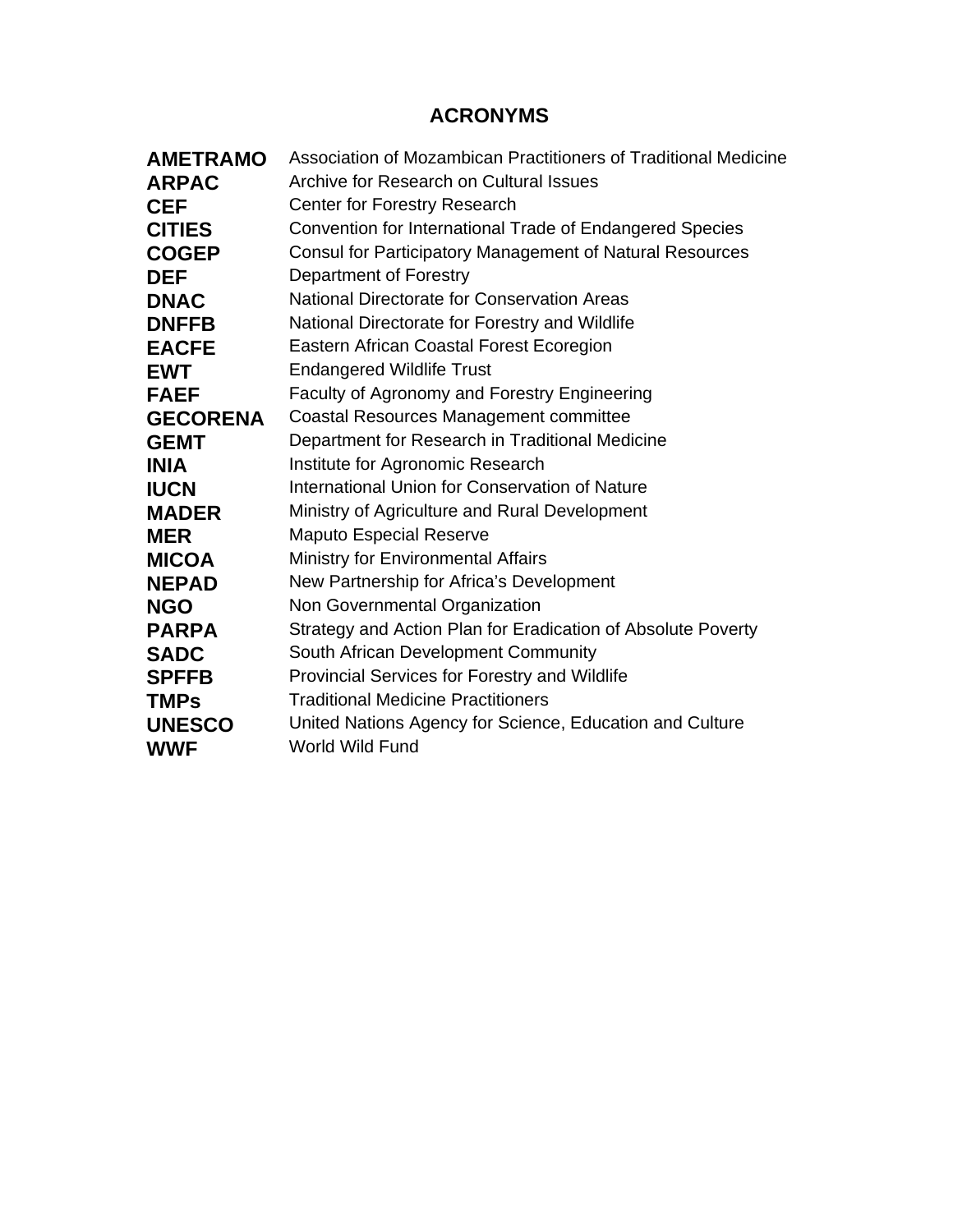# **TABLE OF CONTENTS**

| 4. MAIN CHALLENGES AND THREATS TO CONSERVATION AND |  |
|----------------------------------------------------|--|
| SUSTAINABLE MANAGEMENT OF NATIONAL COASTAL         |  |
| FORESTS FROM A SOCIO-ECONOMIC PERSPECTIVE  14      |  |
|                                                    |  |
|                                                    |  |
|                                                    |  |
|                                                    |  |
|                                                    |  |
|                                                    |  |
|                                                    |  |
|                                                    |  |
| 5. MAIN ISSUES/CONSTRAINTS TO CONSERVATION AND     |  |
| SUSTAINABLE MANAGEMENT OF NATIONAL COASTAL         |  |
|                                                    |  |
| FORESTS FROM A SOCIO-ECONOMIC PERSPECTIVE  18      |  |
|                                                    |  |
|                                                    |  |
|                                                    |  |
|                                                    |  |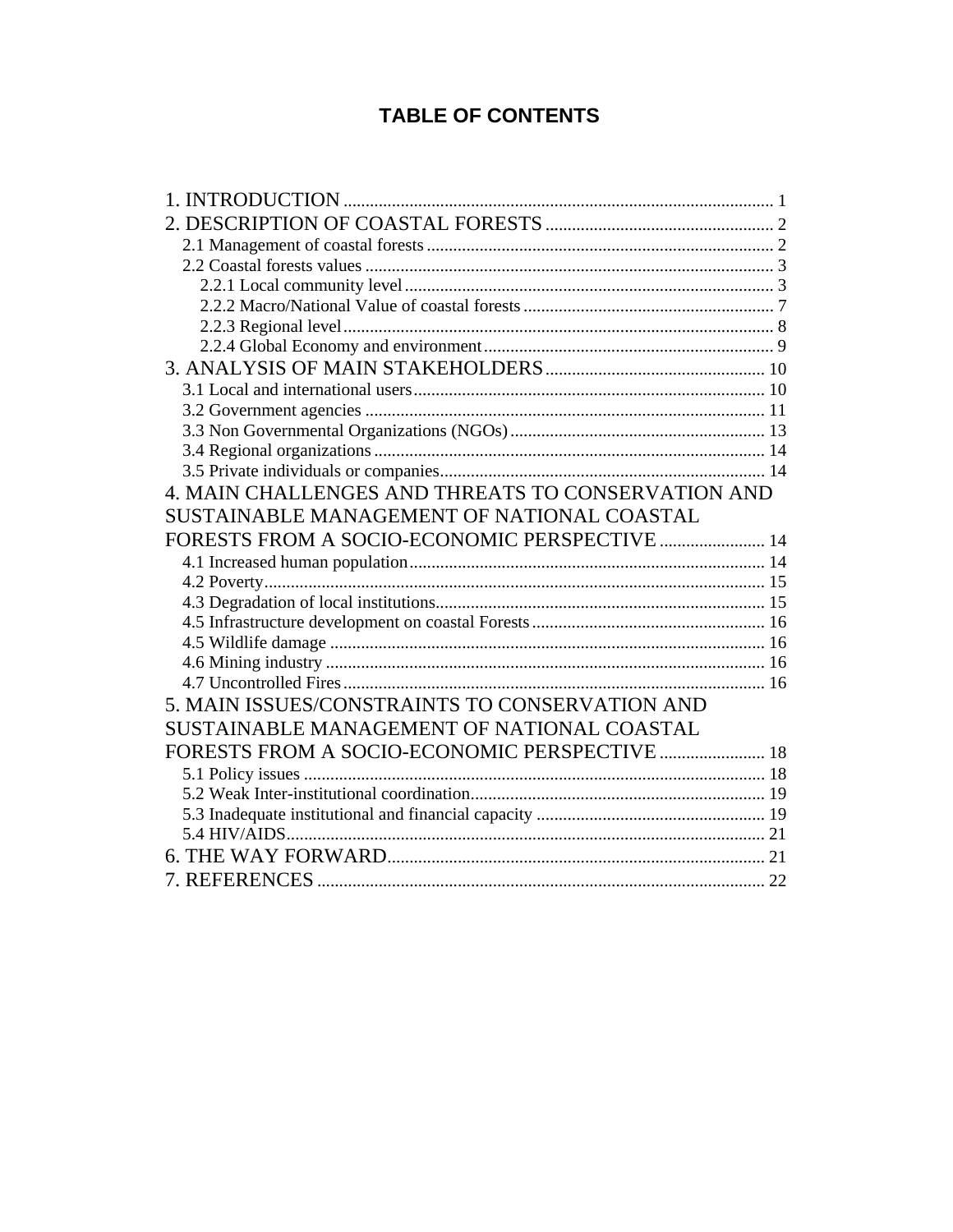# **1. INTRODUCTION**

Coastal forests comprise a mosaic of different vegetation types including lowland forest extending from Somalia to Southern Mozambique. The strip is believed to reach further to northern Kwazulu Natal (South Africa).

According to current estimates Mozambique alone contributes to about two thirds of total area covered by coastal forests in the eastern Africa, Kenya and Tanzania share the rest. The existence of large area of coastal forests in Mozambique can be explained by the several years of struggle in the country. The civil unrest has contributed positively to ecosystem conservation.

About half of the total people in Mozambique are found along the coast. Most of these people live below the poverty line. They find on the natural resources in the coastal areas the main means for subsistence.

The coastal forests in Mozambique provide diverse types of goods and services. The common goods include timber, fuelwood, logs for carving, poles for construction, medicinal products and honey. Some forests are used as burial grounds, for traditional ceremonies and provide environment for ecotourism opportunities. Coastal forests are home for several animal and plant species and other highly valuable species found nowhere else in the world. Despite all these values coastal forests are undervalued and thence not accounted for in the national budget.

Nowadays, coastal forests face many threats being increased human pressure and poverty the major root causes. Due to these and other factors, coastal forest are declining in favor of expanding agriculture land, tourism facilities and human settlements.

The immediate threats posed onto coastal forests include illegal logging, poaching, uncontrolled fires, agricultural land expansion and unsustainable collection of forest produce. These factors contribute for reduced forest cover, loss of biodiversity, loss of land productivity that impact negatively to people livelihoods and biodiversity conservation. In order to reverse this tendency urgent measures need to be taken.

To address the above challenge, the Wild Wide Fund for Nature – WWFtogether with other country stakeholders have launched an initiative aiming to support a coordinated development of long term strategy approach which will help to tackle these issues, in a regional perspective. The East African Coastal Forest Programme (WWF-EAFCE) initiated in 2001 with a workshop in Nairobi and produced a draft document containing the Strategic Plan for action. The present document builds on the previous workshop by revising the existing draft document and filling in the gaps on socio-economics aspects.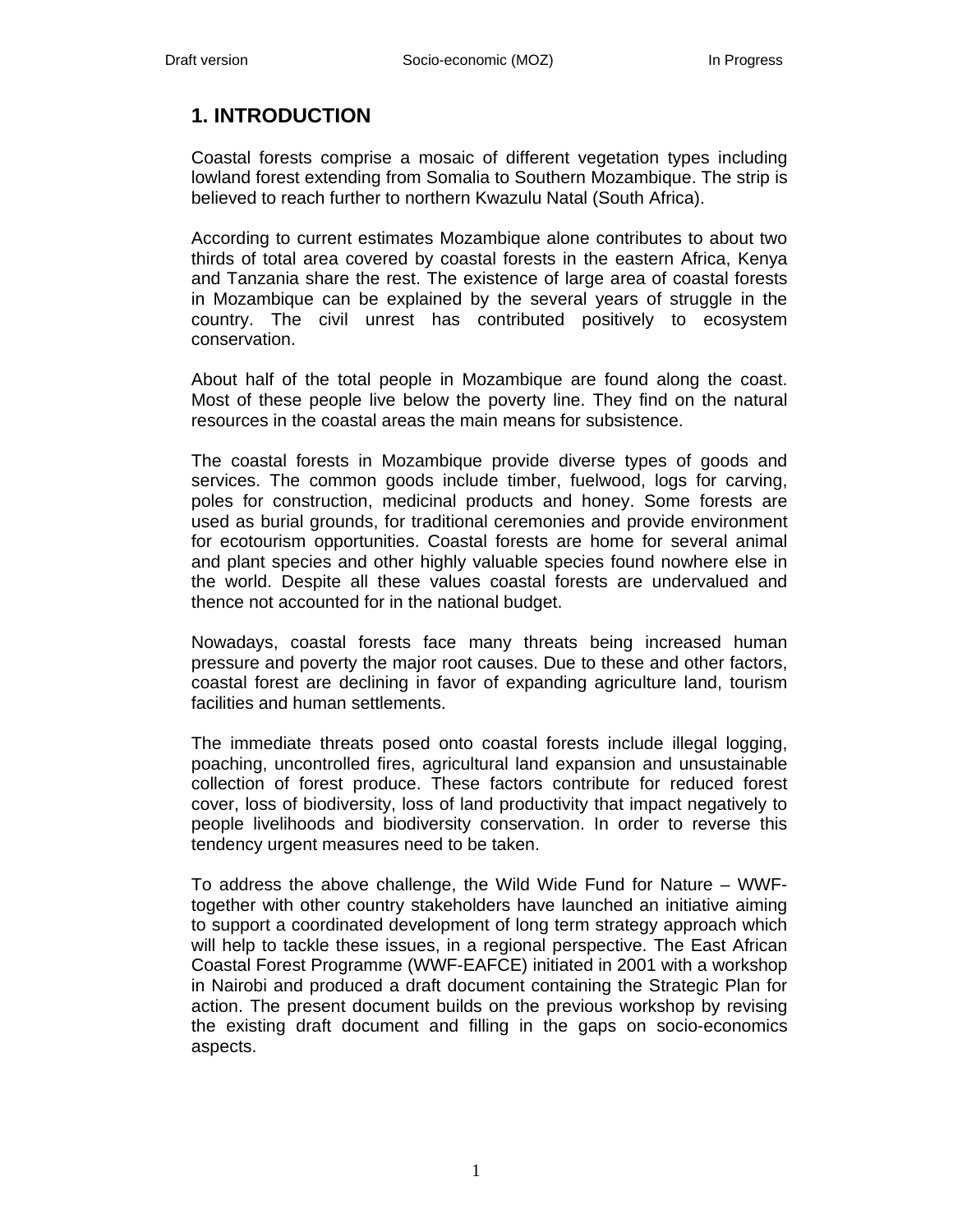# **2. DESCRIPTION OF COASTAL FORESTS**

# **2.1 Management of coastal forests**

The coastal forests of Mozambique fall under the following types of management:

# **Forests in National Parks**

There are some closed forests falling under the Quirimbas and Gorongosa National Parks. The Quirimbas National Park has been gazetted recently and it includes a vast area occupied by both wildlife and people. The park falls outside the park definition by the Forestry and Wildlife Act 10/99 (MADER, 1999). According to this Act parks are places only gazetted for conservation of nature and any human activities are excluded.

## **Forests in National Reserves**

Patches of coastal forests can also be found under Forestry Reserves. The Forestry Reserves include the Matibane (Nampula province), Moribane (Manica province) and Gilé (Zambézia province) that are managed by the National Directorate of Forestry and Wildlife [DNFFB] authorities. The main aim of these Reserves is conservation of flora and fauna.

The National Directorate for Conservation Areas (DNAC), Ministry of Tourism manages the reserves used for not just conservation but also for tourism purposes such as the Maputo Especial Reserve (MER).

## **Forests on concession Lands**

The concession is a management system introduced under the Forestry and Wildlife Act 10/99. It is a long-term lease of an area, which is attributed to an individual or group of people through a contract aiming at resource exploitation for industry according to an approved management plan (MADER, 1999). The concessions are attributed to individuals willing to establish, on site, industry for processing more than  $500m<sup>3</sup>$  of timber, on a long run. The maximum allowed period for the concession is 50 years, renewable. To date, there are 46 concessions approved or under request covering a total area of about 1,900,000 ha (Sitoe *et al*., 2003). The area includes some highly timber productive coastal forests in Sofala, Zambézia and Cabo Delgado Provinces.

## **Forests under collaborative (community based) management (Pilot Projects)**

In recognition of the need for local people involvement in the management of the natural resources, the Government of Mozambique is implementing some community based natural resources management pilot experiences. Some coastal forests fall under these experiences. These are the case of the Communities in Nariri and Senhote (Nampula Province), Nimanru (Cabo Delgado), Madjadjane (Maputo province) where local communities are engaged in the management of forestry resources. Although implemented by the local people, all these experiences have been triggered by external organizations. Until recently they were dependent on external funding sources.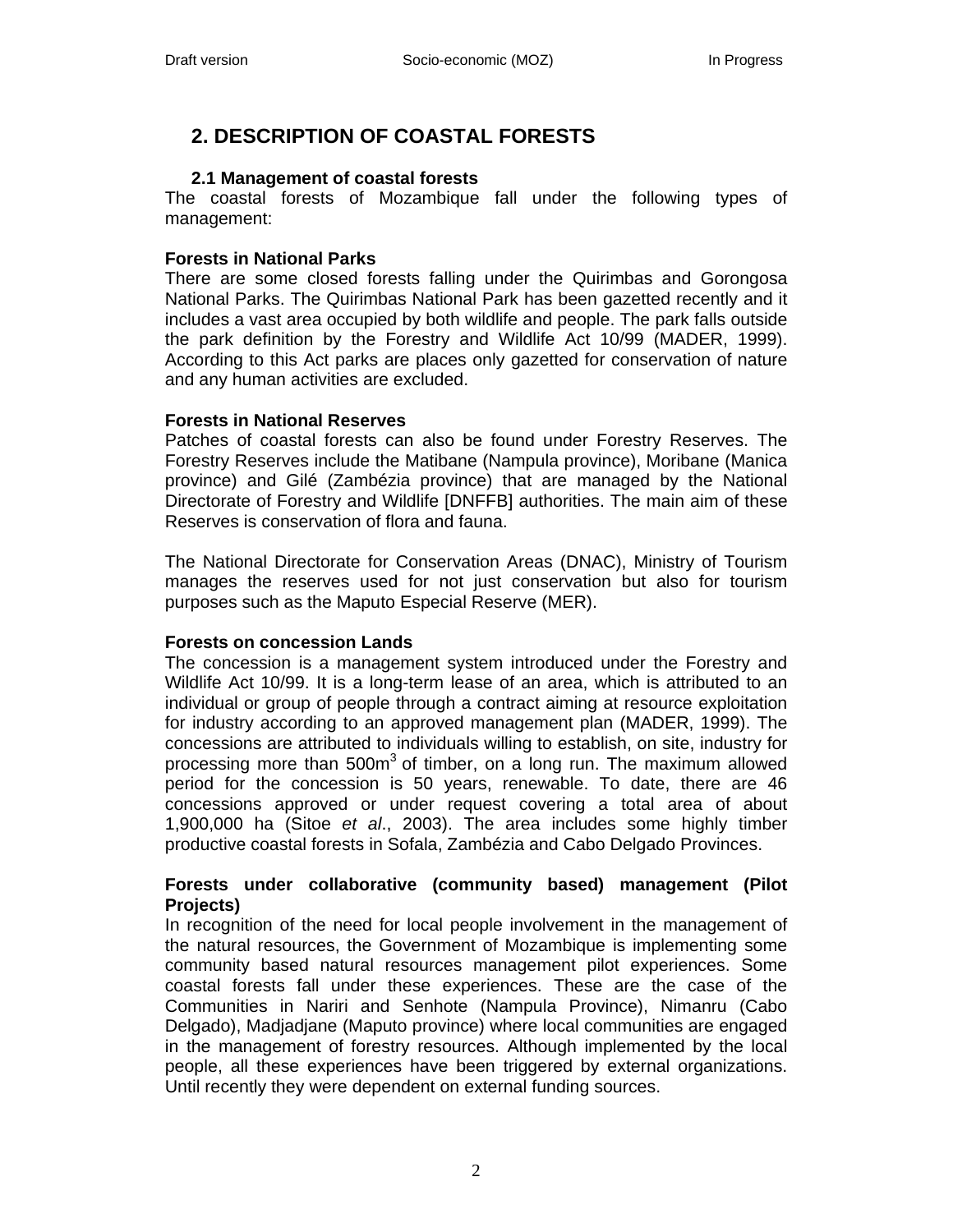## **Forests under the local management practices**

The Forestry and Wildlife Act of 1999 establishes that the Land and its resources belong to the state [article 3 (a)] that is in line with the Constitution [Article 35]. Despite this, most of the land in Mozambique is communal land under the traditional management systems. These systems are based on local norms and regulations.

# **2.2 Coastal forests values**

## **2.2.1 Local community level**

Mozambique has about 18.0 million inhabitants of which 43% live along the coastal area. Despite that the population is not evenly distributed in the country, coastal areas are much more crowded as compared to anywhere inland. The average population density in the country has increased from 15.2 hab/ $km^2$  in 1980 to  $23.2$  hab/km<sup>2</sup> in 1997. The overall increase in population density has also affected the coastal area where the population density changed from 23.2 inhab/km<sup>2</sup> (1980) to about 51.7 inhab/km<sup>2</sup> (1997). That is about 19% (154.004 km<sup>2</sup> out of  $799,800$  km<sup>2</sup>) of the total country surface area inhabits almost half (43%) of the total population (INE 2004). The high density of coastal areas can be explained by historical and socio-economic reasons.

Most of the urban areas are found along coastal areas. The urban areas have provided better living opportunities such as employment and schools, since the colonial period. Most of the people moved from rural areas to look for better opportunities in the cities, creating thus "*rural exodus*". Recent studies undertaken in southern Mozambique have shown that women head about 70% of the households because men have moved to cities or neighbouring countries to look for employment (Hatton *et al*., 1995).

Another reason has to do with the fact that coastal areas were seen as safer during the struggle in Mozambique. Most of the people from inland secured refuge in coastal areas.

| Table 1. Population and poverty level in selected coastal districts of Mozambique |    |                   |            |                     |                                         |                             |
|-----------------------------------------------------------------------------------|----|-------------------|------------|---------------------|-----------------------------------------|-----------------------------|
| <b>District</b>                                                                   |    | <b>Population</b> | Men<br>(%) | <b>Women</b><br>(%) | <b>Average Size of the</b><br>household | <b>Poverty level</b><br>(%) |
| Mocimboa<br>Praia                                                                 | da | 75.001            | 48.3       | 51.7                | 4.1                                     | 59                          |
| Palma                                                                             |    | 42,182            | 50.3       | 49.7                | 3.9                                     | 58                          |
| Macomia                                                                           |    | 69.973            | 47.3       | 52.7                | 3.9                                     | 51                          |
| Mueda                                                                             |    | 98,654            | 47.5       | 52.5                | 4.4                                     | 80                          |
| Nangade                                                                           |    | 50.483            | 47.8       | 52.2                | 4.1                                     | 45                          |
| Mecufi                                                                            |    | 35.644            | 47.1       | 52.9                | 3.9                                     | 53                          |
| Memba                                                                             |    | 188.992           | 48.8       | 51.2                | 3.7                                     | 84                          |
| Moma                                                                              |    | 238,655           | 49.6       | 50.4                | 3.7                                     | 55                          |
| Mossuril                                                                          |    | 89.457            | 49.4       | 50.6                | 3.8                                     | 62                          |
| Chinde                                                                            |    | 129.115           | 47.9       | 52.1                | 3.8                                     | 51                          |
| Namacurra                                                                         |    | 160.879           | 47.4       | 52.6                | 3.7                                     | 74                          |

The people of Mozambique are characterized by high poverty levels. This level of poverty is reflected in the coastal areas (Table 1).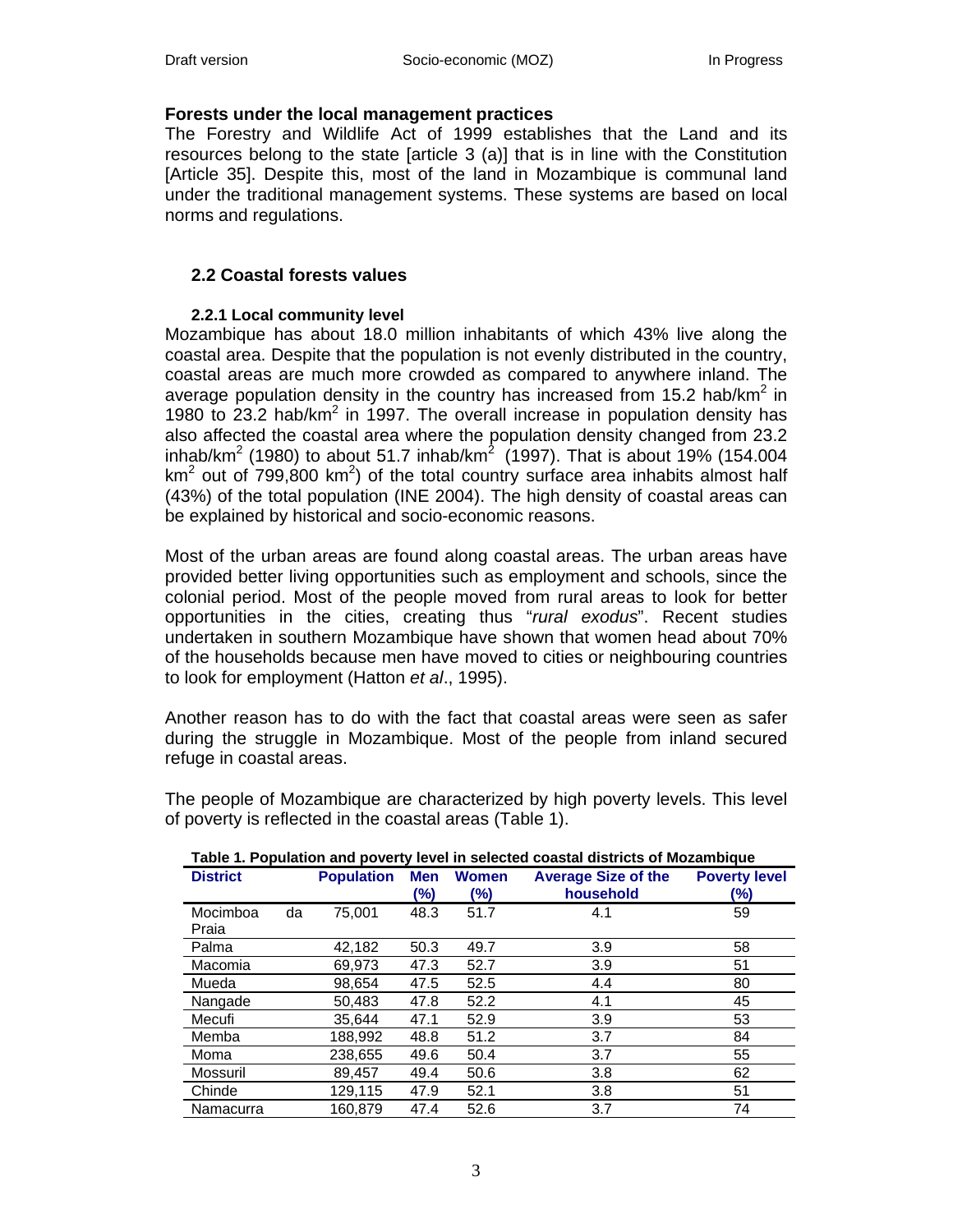| Mopeia        |    | 71,535  | 48.8 | 51.2 | 4.2 | 57 |
|---------------|----|---------|------|------|-----|----|
| Maganja       | da | 229.230 | 46.8 | 53.2 | 3.7 | 61 |
| Costa         |    |         |      |      |     |    |
| Inhassunge    |    | 87,396  | 47.0 | 53.0 | 3.8 | 79 |
| Pebane        |    | 135,275 | 48.8 | 51.2 | 3.7 | 60 |
| Sussundenga   |    | 92,622  | 47.0 | 53.0 | 4.8 | 69 |
| Buzi          |    | 143,152 | 47.2 | 52.8 | 4.8 | 89 |
| Marromeu      |    | 69,895  | 48.6 | 51.4 | 4.3 | 84 |
| Chemba        |    | 49.634  | 45.9 | 54.1 | 4.2 | 98 |
| Caia          |    | 86,001  | 47.1 | 52.9 | 4.8 | 91 |
| Machanga      |    | 44.784  | 45.3 | 54.7 | 4.6 | 94 |
| Vilanculos    |    | 113,045 | 44.1 | 55.9 | 4.3 | 82 |
| Massinga      |    | 186,650 | 42.8 | 57.2 | 4.3 | 82 |
| Inharrime     |    | 76.518  | 44.0 | 56.0 | 4.6 | 82 |
| Mabote        |    | 39.661  | 40.3 | 59.7 | 4.8 | 89 |
| <b>Bilene</b> |    | 133,173 | 42.6 | 57.4 | 4.5 | 60 |
| Manhica       |    | 130,351 | 44.3 | 55.7 | 4.3 | 71 |
| Matutuine     |    | 35,161  | 49.2 | 50.8 | 3.9 | 64 |

Source: INE 2004, GoMoz 2001

The major economic activities are subsistence agriculture, fisheries and procurement of forestry products. The slush and burn shifting agriculture on poor sandy soils is common in coastal areas. The productivity of the sand soils is high in the first year but declines along time, after which the land has to be abandoned to recover its fertility. Local people cultivate 1 to 2 hectares for a period of not more than four years. The main crops produced include cassava, maize, sweet potatoes and beans.

Due to high level of poverty of the people and low agricultural potential in coastal areas, local communities depend on natural resources for subsistence. They collect both timber and non-timber products from coastal forest.

#### **Timber products**

The timber products collected from coastal forests include charcoal, firewood, construction material and wood for carving.

#### **Firewood and charcoal**

More than 80% of the energy requirements in rural areas in Mozambique is met on firewood and low-income households use charcoal and firewood as a source of income (Pereira *et al*., 2001). According to the authors the requirement for firewood and charcoal per year amounts to about 3000 tons of wood of which Maputo/Matola consume 41% and most of it come from forests along the coast.

The high level of wood biomass requirement in both rural and urban areas imposes a great pressure on the forest resources. Recent studies undertaken in southern Maputo Province estimate an average annual conversion of forests and other wooded vegetation of 7% between 1990 and 1997 (Monjane, 2001).

## **Construction materials**

Most of the houses in the rural areas and peri-urban areas are of traditional nature. The frames are made up of poles and laths and grass for roofing. The species *Diospyros rotundifolia, Catunaregam spinosa, Apodytes dimitiata* are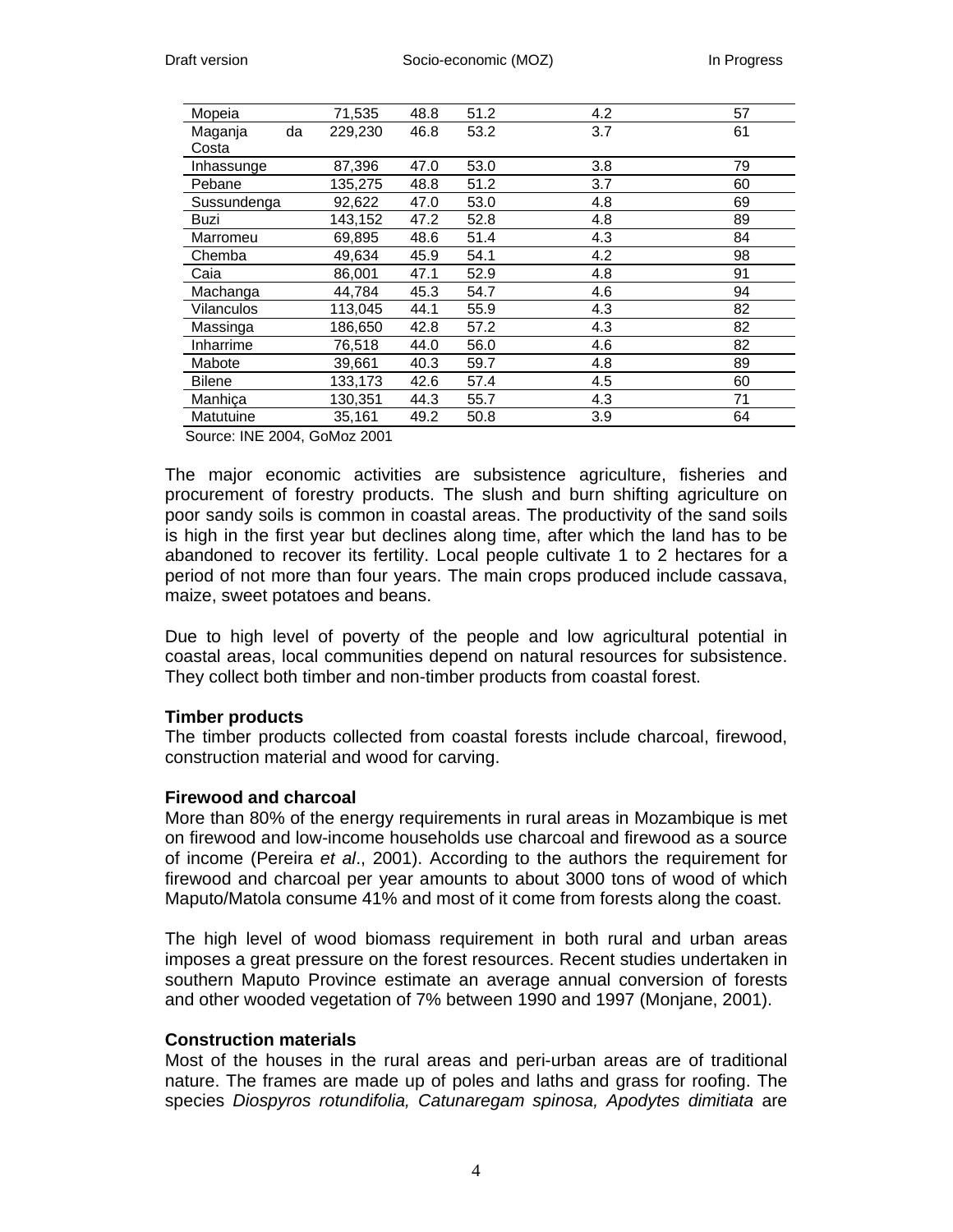among the most valuable species for poles in southern Mozambique due to their resistance to insects and high durability. All these species are found in coastal forests.

#### **Carving**

The carving industry can be divided into two parts. First, the commercial carving that involves selected species such as *Dalbergia melanoxylon* (African blackwood, "mpingo", "pau preto") and *Spirostachys africana* ("sandalo africano", sandal wood). Articles made of these species are sold to tourists. Secondly, the carving industry aiming at production of household tools/utensils/handles such as spoons, plates, etc. These instruments are manufactured and mostly given as gifts or presents. The species used for these purposes include *Trichilia emetica*, *Olax dissitiflora, Apodites dimitiata* among others.

#### **Non timber products**

Coastal forests are a source of non-timber products such as food plants (eatable fruits and tubers), mushrooms, medicinal plants, gums, resins, game and others.

#### **Eatible fruits**

The coastal area is characterized by unpredictable agricultural produce due to adverse climatic conditions and poor soil fertility. Wild fruits from coastal forests such as *Strychnos spinosa*, *S. madagascariensis*, *Trichilia emetica*, *Vangueria infausta*, and *Mimusops caffra* are highly valued by local people. Apart from being used to supplement the diet, some are used as a source of vitamins, minerals and proteins during periods of famine, others are used to make local brew that can be sold and the money used to upgrade the household income. Women and children are the ones who collect the fruits.

#### **Tubers**

The tubers supplement carbohydrates, vitamins and minerals to rural communities. Species of *Dioscorea* sp. are the most readily available food reported to be eaten by local communities around the coastal areas in northern Mozambique. Women collect eatable tubers for the household consumption.

#### **Medicinal plants**

About 80% of the people in Mozambique use traditional medicine to treat or cure various ailments. Despite the existence of specialized people involved in the collection and administration of traditional medicine, knowledge about the use of medicinal remedies is widespread. Everyone in the rural areas knows at least one plant species used because of its medicinal properties. Lambert & Albano (1997) found that 100% (50) of the households interviewed in Matutuine District use medicinal plants for healthcare. The medicinal plants are widespread because they are readily available in the rural areas and believed to be effective by the local communities.

Some plant species found in the coastal areas of Matutuine District are being protected by local communities because of their perceived scarcity. *Cladestemon kirkii, Cardiogyne africana, and Acridocarpus natalitius* are some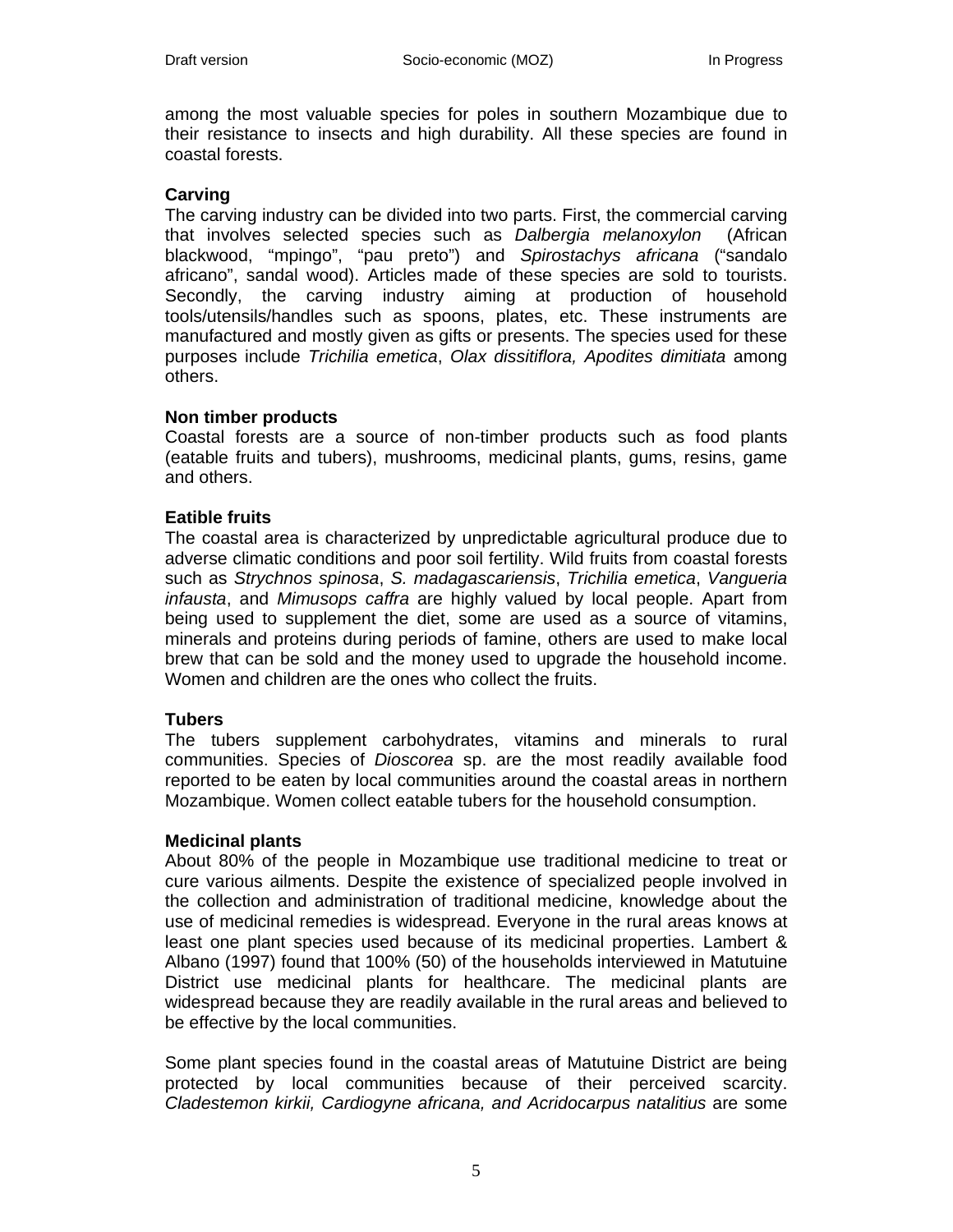of the species. These species are highly demanded because treat various diseases as well as can be sold in markets of neighbouring cities.

The use of medicinal plants by households is estimated at \$0.20/person/week (Lambert & Albano 1997). Considering a total of 7,740,000 (43% \*18,000,000) people living in coastal area who depend on medicinal plants, it amounts to about \$80.5 a year. The value is far above the budgetary commitment of Government of Mozambique of \$23 million /year (in 1997). If coastal forests were to disappear, these medicines would not be available for those people and government funds were to be available to provide imported drugs to fill up the gap left by scarce medicinal plants.

#### **Game**

Bush meat or game is a source of protein for rural communities. Although hunting of animals for commercial purposes is illegal, the practice is widespread through out the country. However, hunting of some species for household consumption such as *Neotragus moschatus, Sylvicapra grimmia* and *Redunca arundimon* is granted by the Decree 12/2002 (DNFFB, 2002). These species occur also in the coastal forests.

#### **Other products and services Beekeeping**

Honey has been used for both food and medicinal purposes. In most parts of the country honey is collected from two both underground and the bee hives. The production of honey depends on the availability of flowering plants. The flowers provide the substances (e.g. nectar) for production of the honey. Therefore the conservation of the whole forest is crucial for quality honey production.

The beekeeping activity has been used as a livelihood improvement strategy in Madjadjane area, Matutuine District. The local communities were provided with improved hives to produce honey as a strategy to conserve the forest. In the first produce a total of about 500 kg of honey were collected. The cost of honey at the local market amounts to at least \$2/liter.

The revenue from the sale of the produce can help to increase the household income. Everyone involved in this initiative understands the relevance to preserve the coastal forest for the improvement of local community well being through honey production.

## **Sacred values**

There are at least two types of sacred coastal forests in southern Mozambique: the "gwendzelo" and "phahlelo". The Gwendzelo is the place where the graves of the ancestors ("régulo") are located. The local communities use these forests for sacrifice ceremonies such as thanks giving, pledge for good harvesting season, pledge for rain during drought seasons, etc.. A traditional leader performs these types of ceremonies.

The "phahlelo" are the ceremonies made at the household level for the well being of a restricted family. The family headmen or a traditional medicine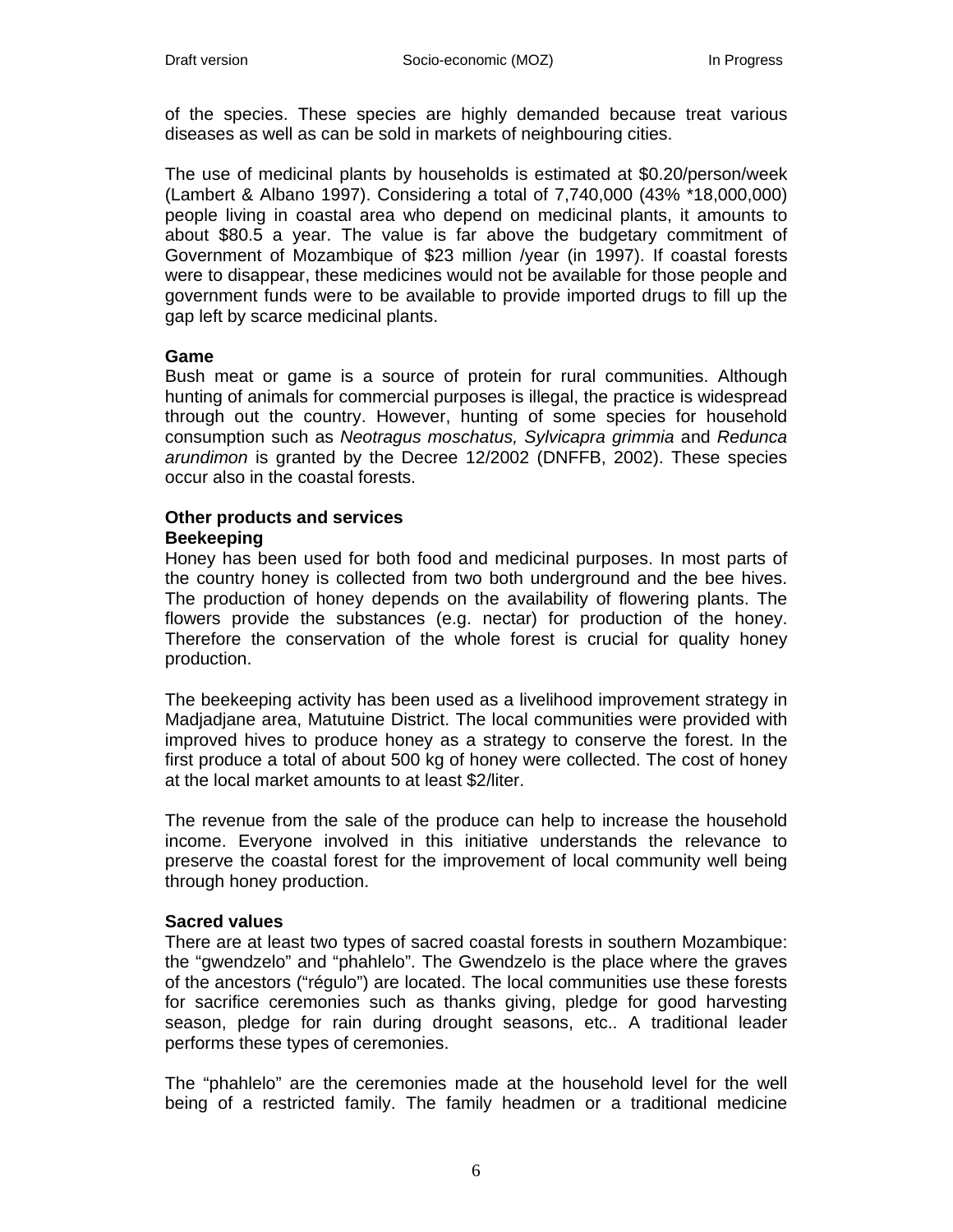practitioner performs the ceremonies. The "phahlelo" can also be undertaken under a sacred tree. The most common sacred trees in the coastal areas of southern Mozambique include *Sclerocarya birrea*, *Garcinia livingstonei* and *Manilkara discolor*. In northern Mozambique, local communities use baobab tree (*Adansonia digitata*) for ceremonies.

## **Tourism**

The utilization of forests for tourism purposes is taking shape in Mozambique. Various initiatives are being tried out throughout the country. These initiatives are based on the conservation of coastal forest for enhancing better life for the local communities.

In the Quirimbas National Park, tourism is used as a means to conserve various ecosystems including coastal forests through income generation for improvement of standards of living of the local communities. WWF-Mozambique and other counter- parties fund the idea.

Similarly, communities in Madjadjane are implementing Ecotourism projects. The projects aim at establishment of ecosystem management approach that can be used to discourage non-sustainable practices by local people, providing, in the meantime, ways of exploitation of natural resource for income generation. Local communities are setting up income earning activities based on forestry resources. Specifically, camping sites and "picnic" infrastructures for leisure activities are being constructed under coastal forests. The initiative is being funded by IUCN.

## **2.2.2 Macro/National Value of coastal forests**

## **Tourism**

Coastal forests are one of the components responsible for the success of ecotourism activities along the coast. The Government of Mozambique has defined the development of tourism as one of the key strategies for the poverty reduction schemes (GoMoz, 2001). In view to achieve poverty reduction, there are several initiatives with emphasis on the utilization of the natural resources for the development of ecotourist opportunities. One of such initiatives is the Beach and Bush corridor that aims at linking Great Limpopo Transfrontier Park (international park including South Africa, Mozambique and Zimbabwe) into the beach in southern Mozambique. The corridor includes patches of coastal forests in Bilene and Vilanculos Districts. Along the corridor several tourism opportunities exist ranging from forest walks, scenery attractions (including birds, butterflies and mammals) to marine resources. The implementation of this corridor will benefit the conservation of coastal forests along the corridor.

## **Mining**

The mining sector has a great contribution to national economy. Mineral resources are found in the Chibuto District (Gaza Province), Moebasa (Zambézia Province) and Moma (Nampula Province). The mining operation in Moma is carried out closed to a coastal forest where a new species for science has recently been described. The *Incuria dunengis* is a tree only known from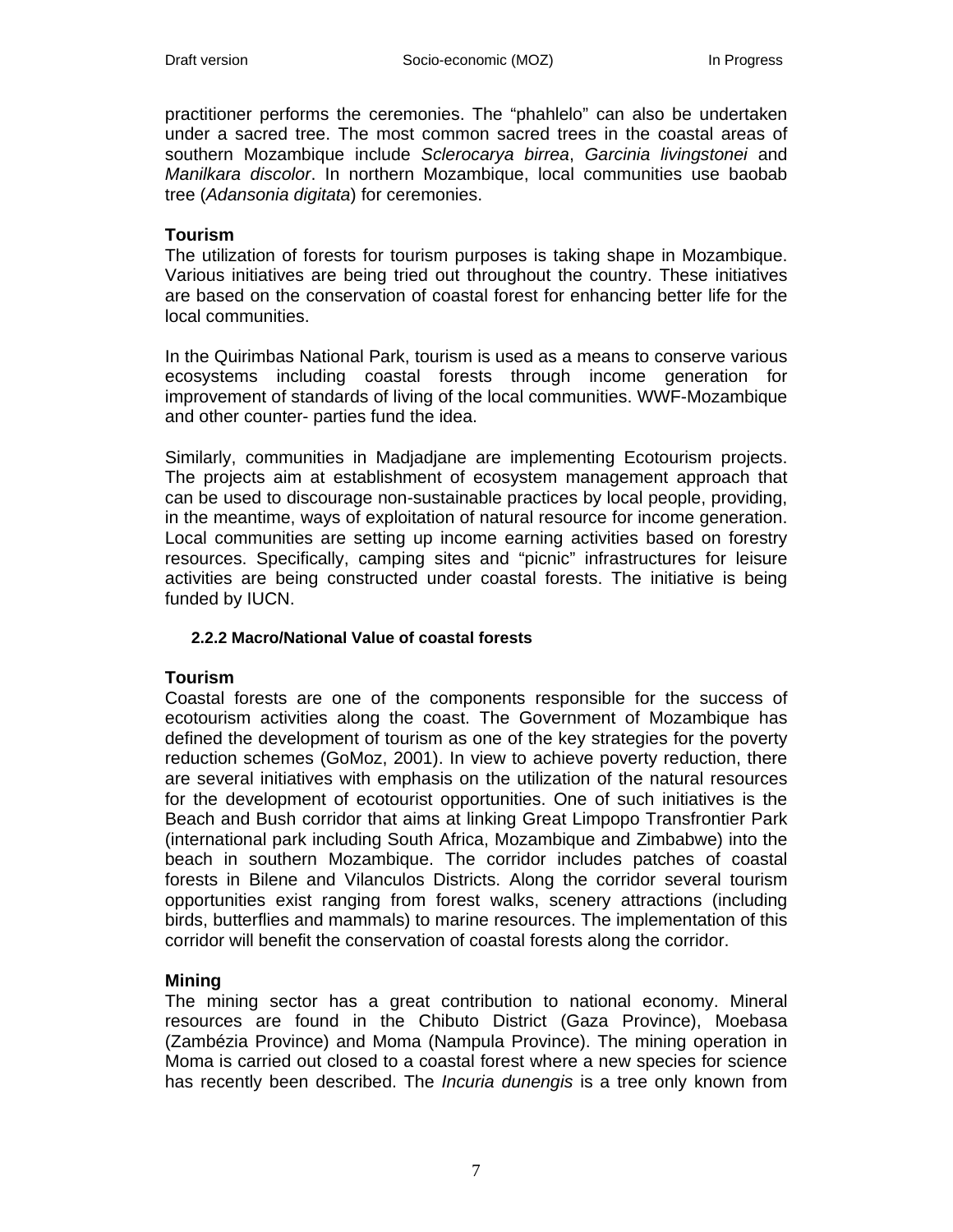that forest - endemic. Measures need to be undertaken to ensure the mining activity do not jeopardize the continued existence of the species.

#### **Woodcarving**

The wood carving industry in Mozambique is old, however, there is no data about its real market value. It is only known that shops selling crafts products are widespread in the country. The presence of the shops can be taken to infer the relative importance of the market. One of the species used for carving is *Dalbergia melanoxylon* (African blackwood) a species growing in the coastal forest. Until recently, there were some speculations regarding the species conservation status.

#### **Genetic resources**

Due to their high value in biodiversity, coastal forests of Mozambique exhibit diversified genetic pool to be explored. Local communities use a diverse number of species for various purposes (e.g. food, medicine). Some of these products have only been known at the local level through traditional knowledge requiring further research for improvement. Mozambique is involved in a regional initiative (SADC programme) aiming to preserve the genetic pool of some food plant species.

#### **2.2.3 Regional level**

#### **Regional trade**

Coastal forests are a source of various products traded at the regional level. For example, some medicinal plants from the Matutuine districts are being sold across borders. Species such as *Securidaca longepedunculata, Hypoxis hemerocallidea* and *Warburgia salutaris* are the most sought after. The high demand for *H. hemerocallidea* in both South Africa and Swaziland are due to the fact that the tuber is believed to alleviate the opportunistic diseases associated with HIV/AIDS. South Africa is one of the countries in the region highly affected by the pandemics.

#### **Biodiversity**

All together the coastal forests of eastern Africa contain 554 species of plants and 53 of animals that are known to be endemic to the forests. The surrounding non-forested vegetation of the coastal strip of eastern Africa is also important containing at least 812 strictly endemic plants and 47 endemic vertebrates. Despite the high level of endemism in non-forested land as compared to forested land the endemism ratio (endemic/100  $km^2$ ) is higher in forested land as compared to non-forested land. Therefore, there is a need to conserve the forest.

Two species of elephant shrew have been recorded from coastal forests in southern Mozambique. These species, also identified in coastal forests of Tanzania, are known to have survived millions of years of evolution and the coastal forests provide habitat for most of them. The species require further research to understand their biology and population status (Macandza, pers.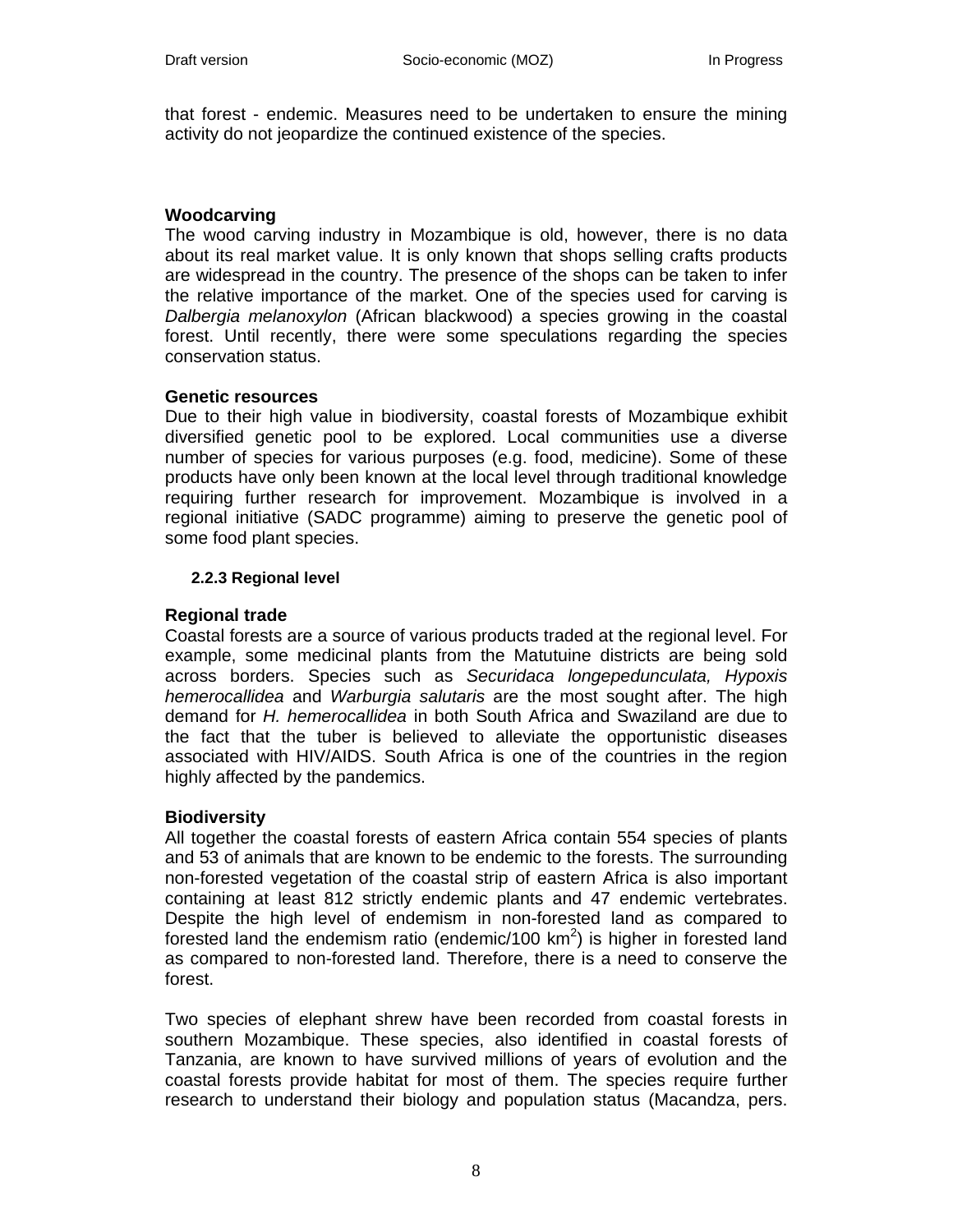comm. 2004). This finding shows the contribution of the coastal forests in southern Mozambique to the conservation of the biodiversity in the ecoregion.

#### **2.2.4 Global Economy and environment**

#### **Biodiversity value**

The coastal forests of Mozambique were once continuous, however, due to various factors (e.g. human interference) they are fragmented and nowadays only relatively smaller patches exist. The patches are seen as refuge to some endemic species, therefore, the global recognition of the forests as places of high levels of endemism. Despite that, the real value of coastal forests in Mozambique is yet to be disclosed. It is acknowledged that they function as habitat for a variety of bird and plant species. The recent identification of *Incuria dunenges* in northern Mozambique and 10 species (of which one new species (*Barleria* sp.? nov. )) in forests of Niassa Reserve adjacent to the Quirimbas National Park is an indication that there could be much more to discover in coastal forests.

The southern part of Mozambique has been recognized by its value in biodiversity. The sand forest in Matutuine District is the largest so far recorded nowhere else in the world and it is the place where many tropical species reach the southernmost limit of their range (van Wyk 1994). The ecosystem is included in the Maputaland Centre of endemism that accounts for 1100 species of vascular plants. Of these 168 species/infraespecific taxa and 4 genera are endemic /near–endemic to the center. The endemic genera include *Brachychloa, Epippicarpa, Helichrysopsis* and *Inhambanella* (van Wyk, 1994). According to the author, of the 472 species of birds in the Maputaland Center 47 subspecies are endemic /near endemic to the center.

One of the key and charismatic species found in coastal areas in Mozambique is the elephant (*Loxodonta africana*). Elephants are present in both Maputo Especial Reserve and Quirimbas National Park. The presence of the species in MER has enabled the reserve to gain recognition and research support. One of the studies undertaken in the reserve dealt with habitat selection by elephants. This study concluded that elephants have a preference to the coastal forest rather than any other habitat present in the reserve (Ntumi, pers. comm. 2004). This highlights the importance of coastal forests for the conservation of a CITIES listed species and thence the need to conserve the ecosystem because of its biodiversity value.

## **Tourism**

Due to their recognized biodiversity value, the coastal area has turned to be also highly valued for tourism based on attraction of the natural environment. This type of tourism has been seen as a major money generator in the region. Several tourism investments are being implemented along the coastal area. The current tourism endeavour emphasizes the utilization of environment as the main menu for their activities.

## **Carbon sequestration**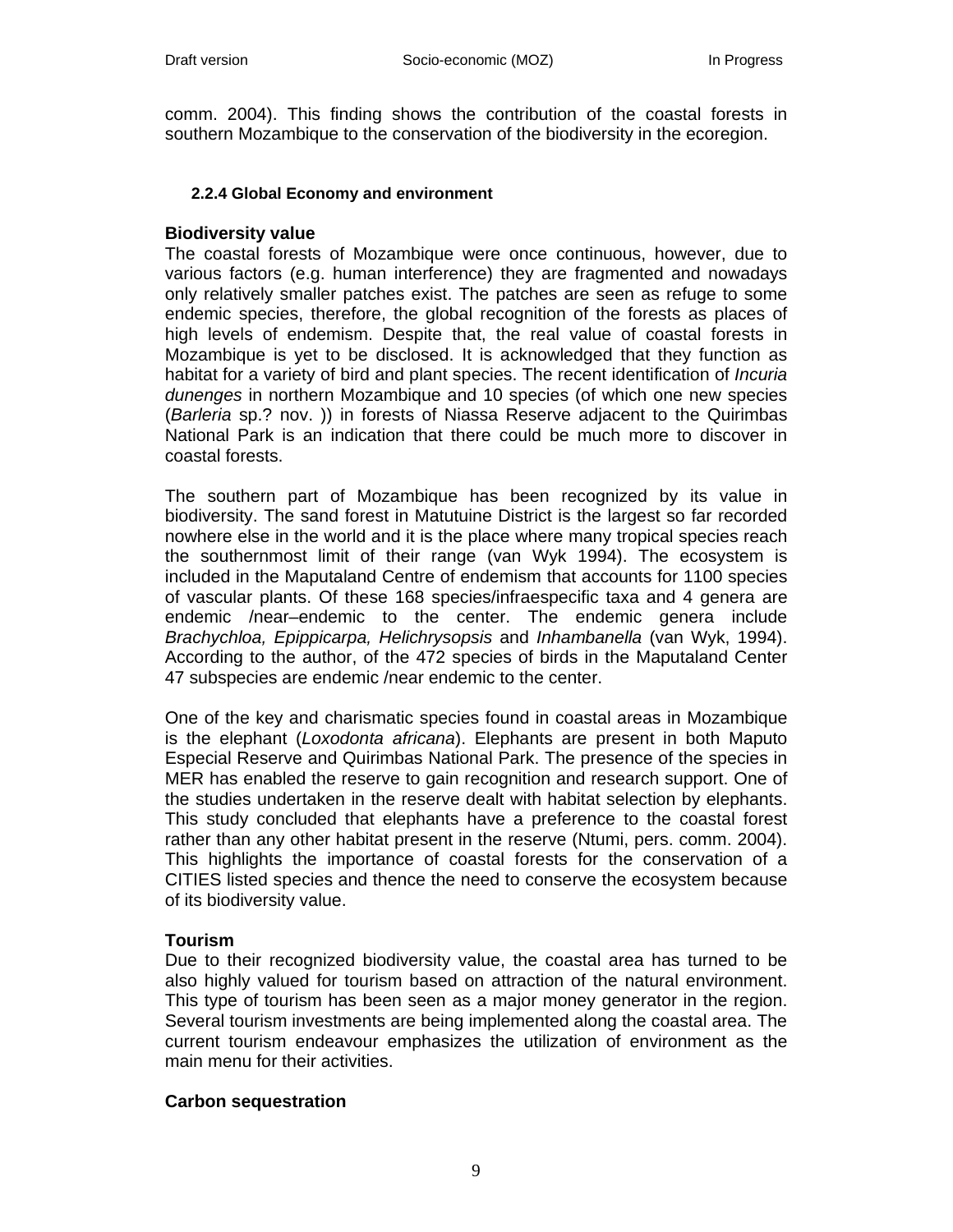In Mozambique there is no data on the contribution of coastal forests to carbon sequestration activity. However, as any other forests coastal forests act as carbon sinks.

# **3. ANALYSIS OF MAIN STAKEHOLDERS**

# **3.1 Local and international users**

## **Local authorities and organizations**

The legal framework in Mozambique gives attention to local communities as the key partners for any development opportunities in the country. The Forestry and Wildlife Policy and strategy for its implementation recognize local communities as the main users and beneficiaries of the forestry resources and, therefore, the need for their active involvement in the management of the resources. According to the Policy the local people involvement can be achieved through the following:

- **Participation in the conservation and use of forestry resources;**
- Establishment of committees for the management of Natural Resources; and
- **•** Definition of access mechanisms to the natural resources

The implementation of these objectives is further elaborated in the Act 10/99. Despite that some issues still remain answered, specifically on what exactly this participation is all about. Most of the decision making power is still being held at higher level in the government administration system. This is illustrated by the case of access to the Chirindzene sacred forest.

There has been a strong involvement of Government authorities at the Provincial, District, "Post administrativo" and "Grupo dinamizador" levels to manage the Chirindzene sacred forest in the Gaza Province. At the local level there is a good coordination between the traditional authorities and the "Chefe da localidade" (the lowest level in the official administrative system) in the management of the forest. Despite the strong involvement of these local authorities ("régulo"-traditional leader and the "Chefe da localidade") right to access to the forest by outsiders is still granted by the "Posto Administrativo". The local authorities are only seen as guardians of the forest and do not have the power to decide about who is eligible to enter/visit the forest. This procedure leaves the question on how decentralized is the decision-making process regarding the Chirindzene sacred forest.

## **Association of Practitioners of Traditional Medicine (AMETRAMO)**

Traditional Medicine Practitioners (TMPs) are the only practitioners available to virtually every rural resident, as well as many of the urban poor. The Ministry of Health (MOH), through its Department of Traditional Medicine (GEMT) is actively encouraging the traditional healers to join the association at the district, provincial and national levels. The number of registered TMPs in the country is over 30,000.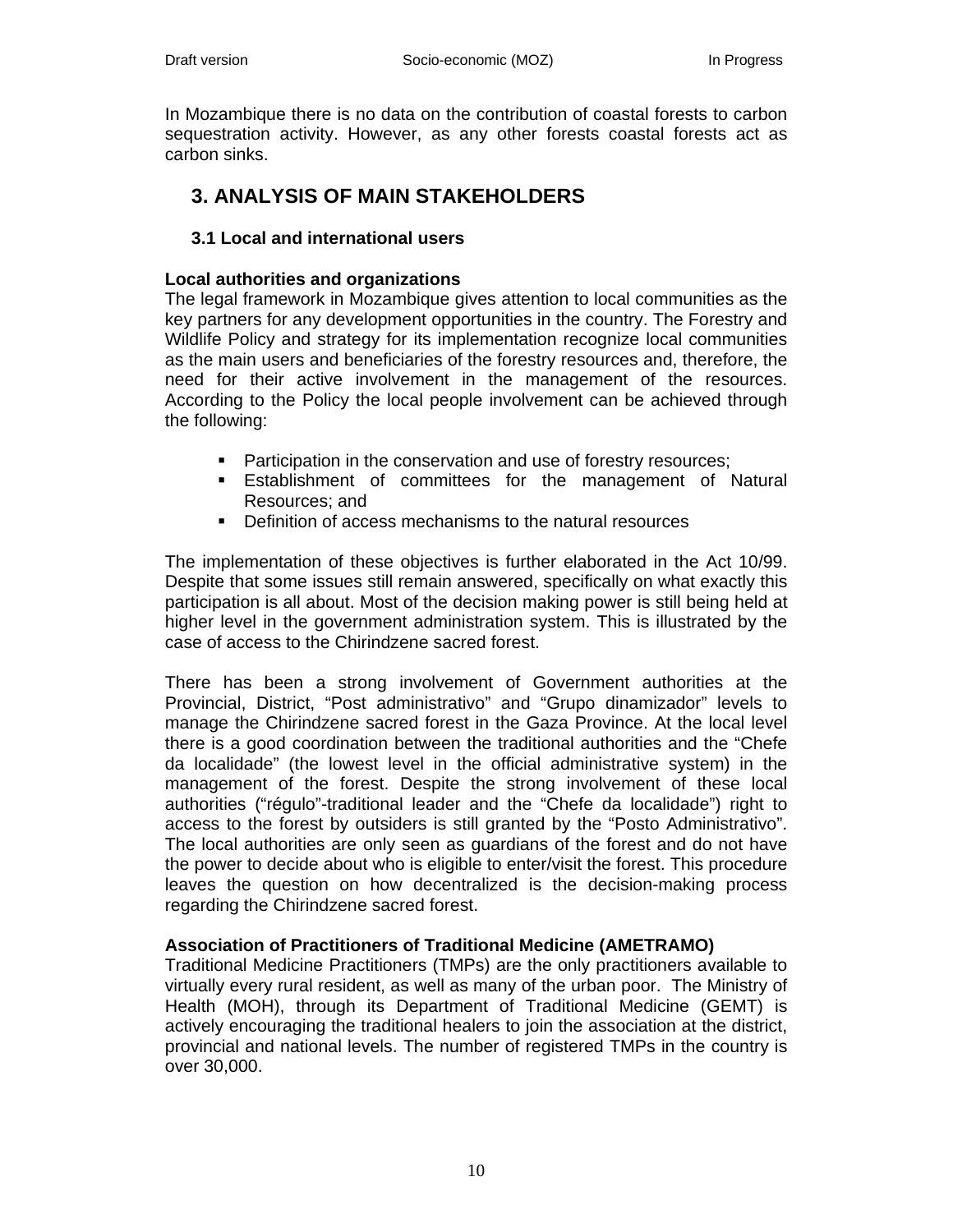In Matutuíne district there is a nucleus of TMPS registered with AMETRAMO. They reported some concerns on the current disturbance level of coastal forests in the area. The existing concerns are motivated by the fact that, the ecosystem is home for specific species such as *Securidaca longepedunculata and Warburgia salutaris*. The species is gregarious and have only been identified from a specific habitats in the area.

## **3.2 Government agencies**

## **Ministry of Agriculture and Rural Development**

Agriculture and renewable resources account for 35% of GDP, employ about 70% of the labour force and contribute 80% to foreign exchange earnings. Agriculture production is carried out mainly by household subsistence families who account for 95% of land under cultivation. Few smallholders use modern inputs.

The National Directorate for Forestry and Wildlife (DNFFB) is the ministry directorate responsible for the management of fauna and flora outside protected areas. One of major concern of DNFFB is the uncontrolled use of forestry resources. Trees are indiscriminately cut for charcoal, timber and building materials. If these activities are to continue, it is likely to result in the loss of biodiversity.

In order to reverse the tendency and because of global changing in forestry perspective, DNNFB has changed its strategy towards the management of forestry resources through a legal reform. The new legal framework has a strong social component. It recognizes the right of local communities as users and guardians of the resources and the need for their active involvement in the management. The idea is to decentralize the decision making process to the local communities and establishes the benefits for the local people from that involvement. At the Provincial level the DNFFB is represented by the Provincial Services for Forestry and Wildlife (SPFFB). Most of the SPFFB lack technicians, financial resources and means of transportation to undertake their duties.

The Center for Forestry Research (CEF) is the research branch for DNFFB and was established in 1985. The Center has five operating units: Silviculture, forest management, wood technology, Environmental Sociology, and Economics and Developments. Likewise all other Government research stations, CEF has limitations on qualified personnel and financial resources. The CEF is an agency, which can be actively involved in the research on coastal forests.

## **The National Institute of Agronomic Research (INIA)**

The National Institute of Agronomy (INIA) is under MADER has responsibility for the National Herbarium (LMA). The herbarium houses one of the best plant collections in Southern Africa. There are more than 5,000 collections on file. It is this unique collection with its supportive ecological documentation that has been the primary information base for the coastal forests studies on floristic aspects of the ecosystem.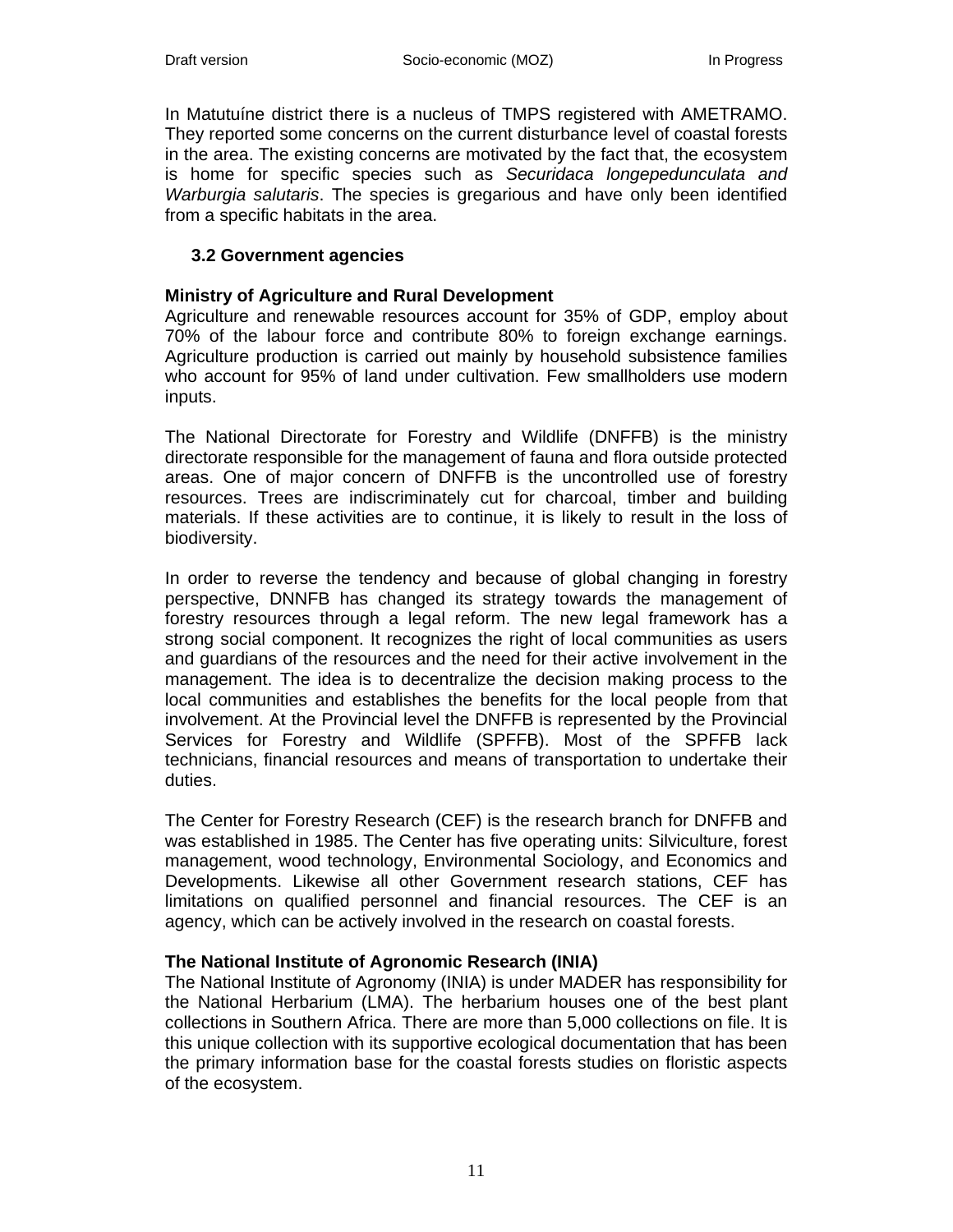## **Ministry of Tourism**

The Ministry of Tourism was created in 2002 as a means to better explore the opportunity offered by the natural environment and facilities in Mozambique for tourism activities. The Ministry of Tourism is responsible for most of the conservation areas once under DNFFB. The policy and strategy for its implementation has been promulgated. The policy identifies different zones and the priority for their development for tourist destination. Most of these areas are in the coast where the terrestrial and the sea environments meet. The policy emphasizes the need to explore ecotourism opportunities offered by the infrastructures in a rationale manner. The management of natural resources and creation of jobs for the local people are the fore most aims of the Ministry.

Recently, the Ministry of Tourism has passed a new decree (27 de /2003 of 17 June) which opens up an opportunity for a collaborative management of the conservation areas. This is recognition that the Government alone will hardly achieve the conservation objectives and the involvement of other sectors is needed for the conservation and development of the areas due to inadequate technical capacity and strict financial resources.

## **Ministry for Coordination of Environmental Affairs**

The Ministry for Coordination of Environmental Affairs (MICOA) was established in 1995 with the mandated to coordinate, supervise and monitor environmental management in the country. Under the mandated Mozambique has adopted a National Management Program (NEMP) comprising a national environmental policy, an environmental framework law and an environmental strategy.

Mozambique participated in the Earth Summit in 1992 and ratified the Biological Conservation Convention in 1995.

The Ministry has the Environmental Policy and Law published. The legal framework establishes the need for the conservation of the environment including the flora and fauna. In the current framework there is no specific mention to coastal forests, although it is implicitly acknowledged the fragile condition of coastal areas and therefore the need to account for these in any development project / activity in coastal area. The environmental framework determines the need for an Environmental Impact assessment (EIA) study for the projects before their implementation.

A National Strategy and Action Plan (NEAP) for the conservation of Biological Resources has been approved. The NEAP accounts for the national flora and fauna, vegetation types, all genetic resources (germplasm), bio-safety and tourism. At the present no specific consideration is given to the role or importance of coastal forests in the conservation and sustainable use of their resources. Information available is related to mangroves and watershed management.

The Conservation of resources is recognized as being not only the responsibility of MICOA, but also the Ministry of Agriculture and Rural Development. Duplication of planning and activities is common between the two ministries.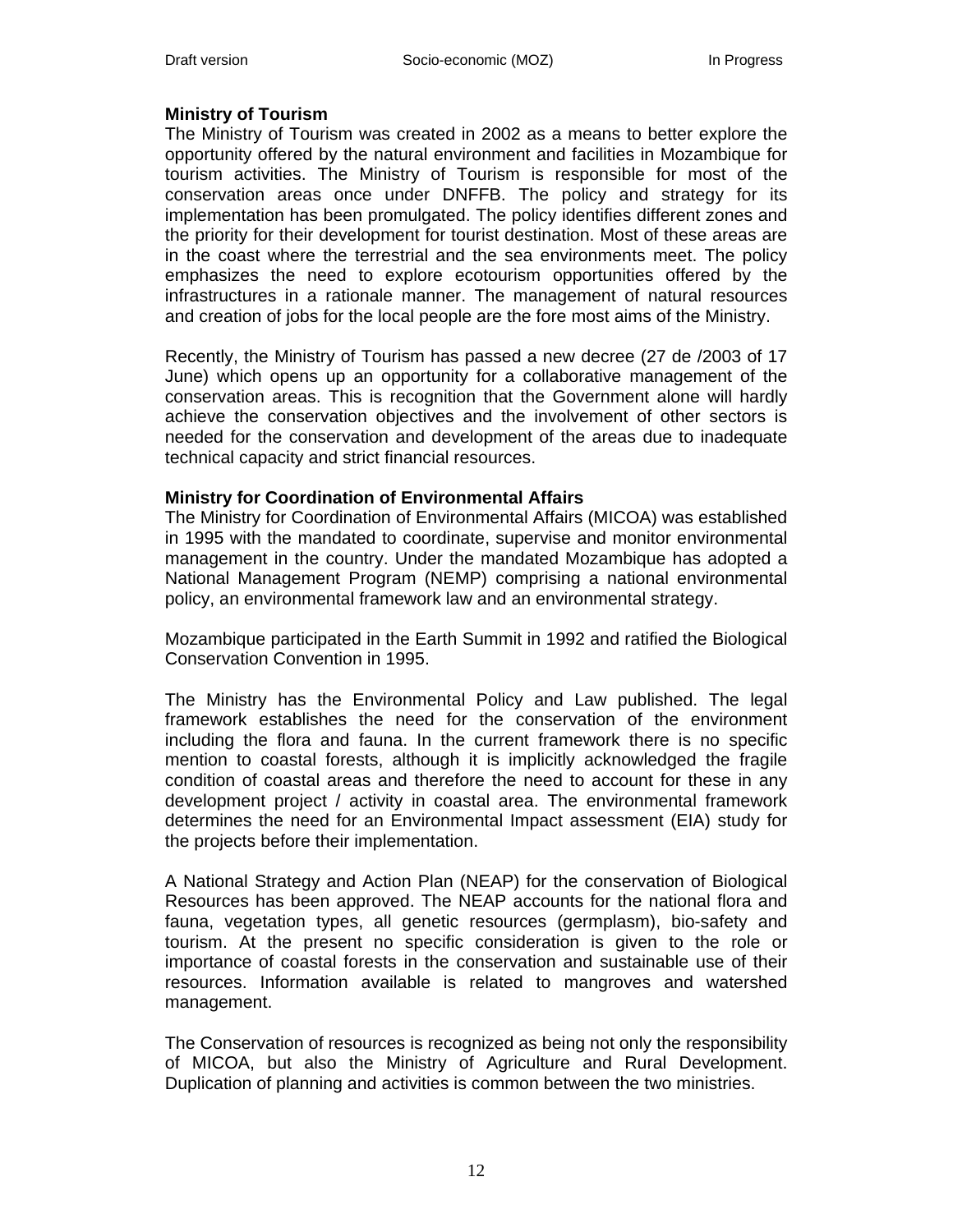## **Ministry of Culture (ARPAC)**

The National Archive for the socio-cultural issues [ARPAC] within the Ministry of culture is involved in research on socio-cultural issues in Mozambique. The institution has several interests including the use of traditional knowledge in the management of natural resources. ARPAC has been seriously involved with the conservation of the Chirindzene sacred coastal forest in Gaza Province.

## **Eduardo Mondlane University (UEM)**

The Eduardo Mondlane University is the oldest high education institution in Mozambique. Within the University, the Department of Forestry (DEF) in the Faculty of Agronomy and Forestry Engineering (FAEF) is the first high-level institution to undertake research on coastal forests in Mozambique. The involvement of the Department with coastal forests dates from the 1996 when the first research study was undertaken on coastal forests in northern Mozambique. From that stage the ecological, socio-economic aspects and policy issues related to coastal forest ecoregion have become part of the research programs in the Department.

Several initiatives are underway including the mapping of the coastal forests in southern Mozambique. Several students have been directly involved during practical and research in different themes available for BSc students thesis. The research is done with limited funding provided by UNESCO.

The goal of the Department is to become the information-base source for the coastal forests in Mozambique. Although there is some capacity to undertake research there are limited resources. Therefore, the goal can only be achieve provided adequate funding is available.

## **3.3 Non Governmental Organizations (NGOs)**

There are many organizations actively working for the conservation of coastal forests in Mozambique. These NGOs include WWF, IUCN, EWT, UNESCO, GECORENA, ORAM and Forum Florestas.

The involvement of NGOs has been instrumental to disseminate information related to the new legislation framework (Land, Forestry and Wildlife, Environmental) to local communities in remote rural areas. Through the involvement of NGOs many awareness campaigns were carried out at the local community level.

The IUCN Maputo office is developing a sensibilization campaigns in Matutuine District, for the management of natural resources. The project includes the identification and implementation of Natural resources based enterprises as a strategy to reduce poverty and enhance the conservation of natural resources.

The WWF Mozambique has embarked on an initiative with local NGOs in Cabo Delgado and through their assistance the Quirimbas National Park was recently gazetted.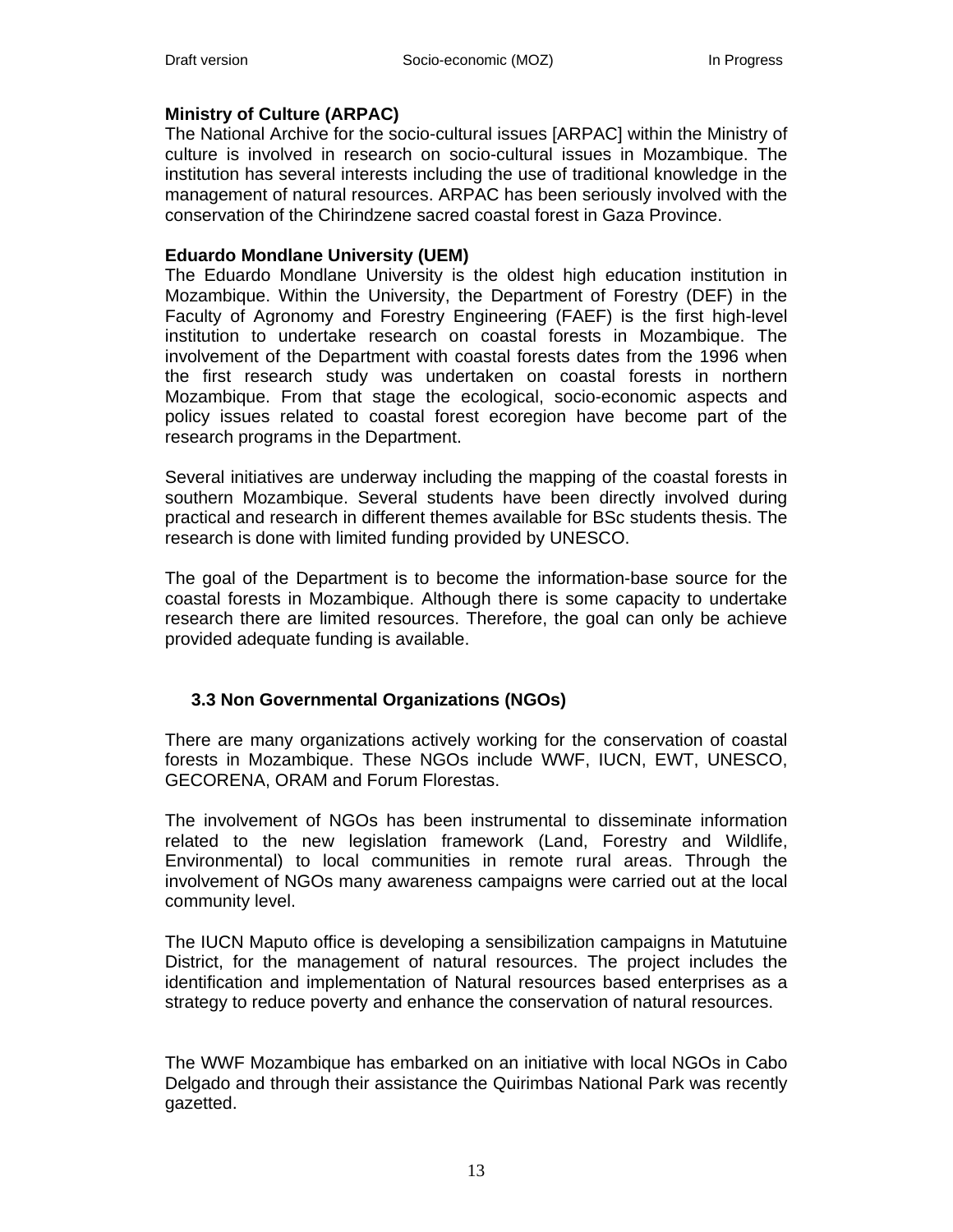The Endangered Wildlife Trust (EWT) is developing a project with local communities in Catuane, Matutuíne District aiming at conservation of the natural resources. Despite all the effort, there is a need to reach many more communities. Most of the initiatives are concentrated to specific geographic area. There is a need for coordination for the dissemination of the information all over.

#### **Forum Florestas**

The forum Florestas is a consultative forum were different groups interested on forest resources are involved. The forum includes researchers, decision makers, forestry operators, policy makers, politicians and many more. Therefore, it can be a good opportunity to lobby for inclusion of coastal forest issues in the themes for discussion.

## **3.4 Regional organizations**

Mozambique is a member for the SADC forestry and Wildlife forum, within the region, and NEPAD at the African level. Despite the recognition of the value coastal forests in some african countries, there is no mention in none of these forum about the commitment of the Governments and Political powers of respective countries on coastal forests. In fact, the forum seems appropriate for discussion of transboundary issues such as coastal forests.

Lobbies to ensure cross-country measures are undertaken for the conservation of the ecoregion are needed. The existence of coastal forest related themes in the agenda of these regional and African forums could encourage investment as well as more funding for research and development.

## **3.5 Private individuals or companies**

Tourism and wood industry operators are major local level stakeholders for the conservation of the coastal forests. They play a role in the management of the ecosystem, as they are the ones whose activitities can produce larger negative impacts as compared to local people. Furthermore, they rely on the ecosystem for the prosperity of their business.

# **4. MAIN CHALLENGES AND THREATS TO CONSERVATION AND SUSTAINABLE MANAGEMENT OF NATIONAL COASTAL FORESTS FROM A SOCIO-ECONOMIC PERSPECTIVE**

## **4.1 Increased human population**

There is a high tendency of population increase along coastal areas in Mozambique. According to the population projections, the situation will be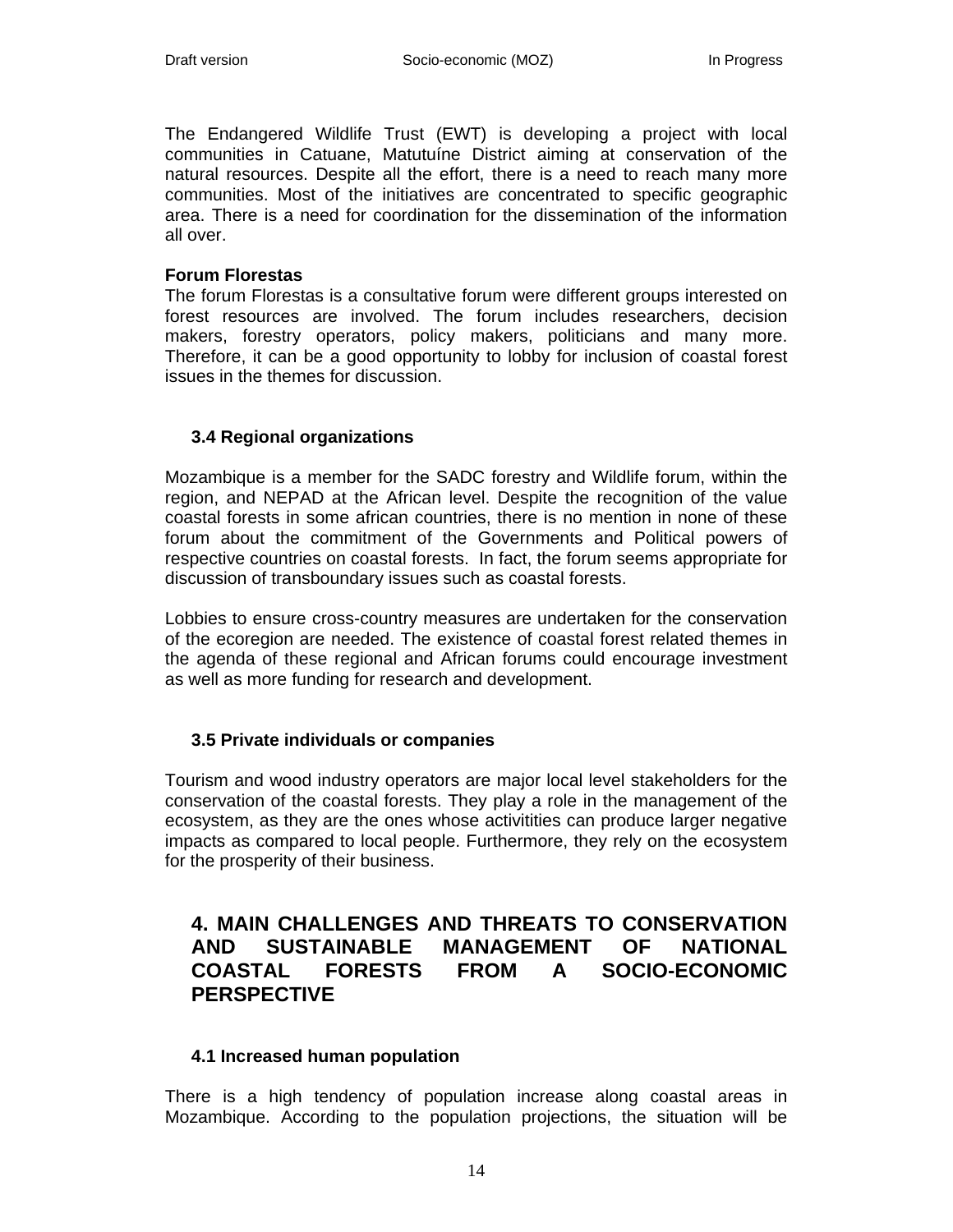maintained for the next decade (without considering the HIV/AIDS impact). Growing population will enhance the need for increased agricultural production. Within the context of slush and burn shifting cultivation system this is achieved not by raising productivity per unit area of land, but rather by constantly extending the amount of land under cultivation (Massinga, 1996). Subsistence agriculture expansion has been identified to be the major factor for conversion (degradation) of coastal forest into other types of vegetation in Matutuine District, southern Mozambique (Monjane, 2001).

The increase of agricultural land is undertaken hand in hand with shortened fallow periods and many plots are being farmed continuously without being given time to recover their fertility. The tree cover is increasingly reduced to meet the growing demand for fuelwood and building material. This means that if adequate measures are not taken in the near future, the extent of coastal forests will be reduced and the ecosystem biodiversity threatened.

## **4.2 Poverty**

The degradation of the ecosystem has also been enhanced by the collection of products from the forest such as firewood and charcoal. In Matutuine area charcoal production is the main cash earning activity for rural households. Local communities spend about 70% of daily working hours on charcoal production and the average annual revenue from charcoal making per household amounts to US\$450 (Pereira *et al.*, 2001). Even though, charcoal production is not yet the major threat to coastal forest conservation in Matutuine area, it is important to note that the forested area is limited. Most of the remaining forest patches are in one or another way of protection. However, the situation can change if the level of adherence to local norms and institutions changes.

# **4.3 Degradation of local institutions**

The sacred forests are one of the key components for the management of coastal forests. The maintenance of these forests has been enhanced by the existence of local institutions. The maintenance of the integrity of these forests depends on the continued existence of local strong authorities that guarantee observance of these institutions.

Nowadays, most of the young people from the rural areas seek better opportunities in towns/cities where they are exposed to external influences not always the same of that from their home background. Given that most of the local institutions are not yet documented and they are passed from generation to generation in an oral way, most of the knowledge could be lost with the reduction of the elders.

# **4.4 Lack of land use planning and zoning**

Much of the clearance of forests for establishment of human settlements do not take into account the ecosystem vulnerability. Aspects of biodiversity value due to plant endemics, wildlife habitats, fragile land and rare species are not always accounted for. There is a common understanding among the wildlife managers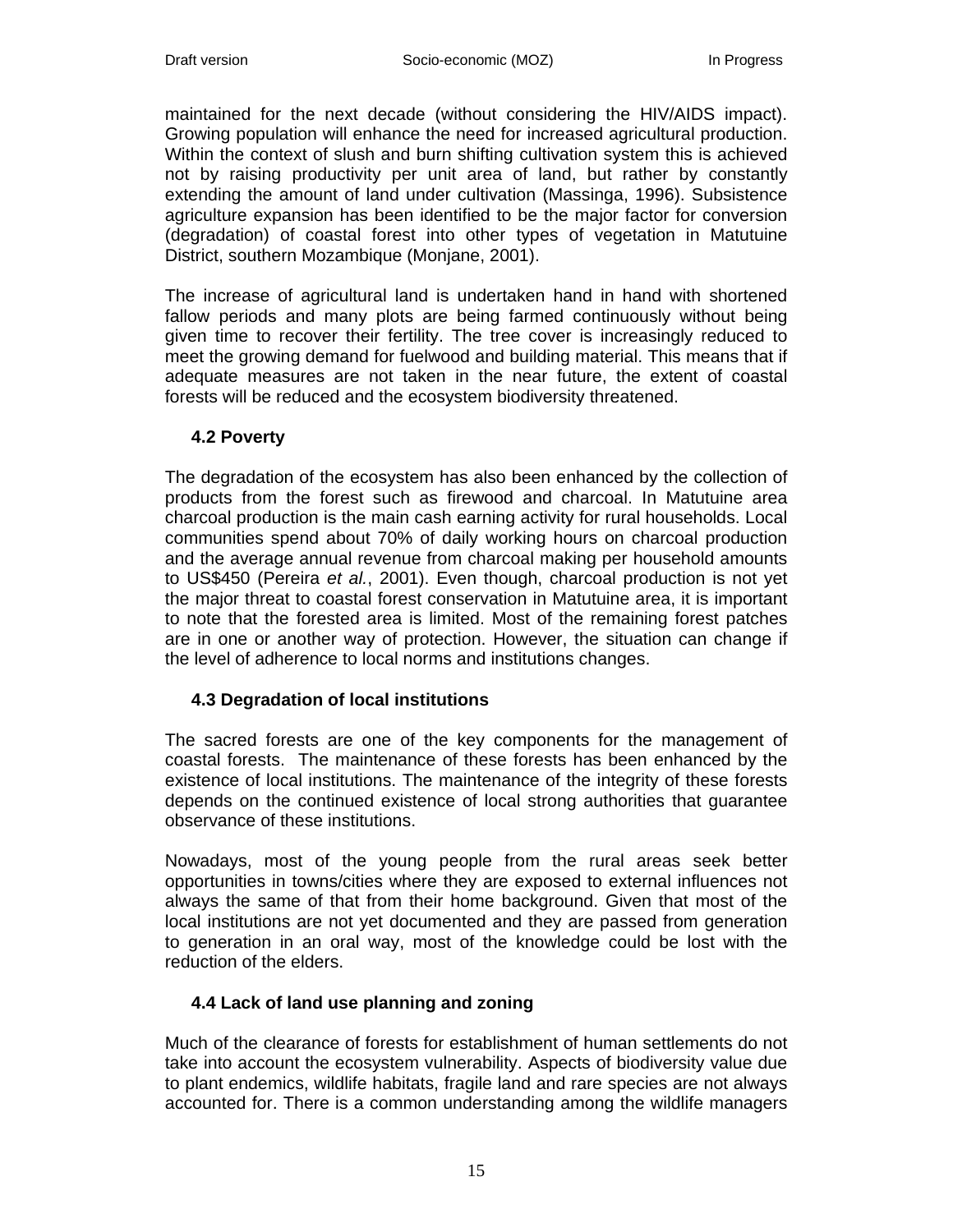that the crop raid claimed by local communities in some coastal areas in northern Mozambique is the result of occupation of animal migratory rotes for various human activities. These rotes have always been the habitat for those animals.

## **4.5 Infrastructure development on coastal Forests**

The establishment of infrastructures can be a potential source of wealth and employment. However, the establishment of the harbor at Ponta Dobela, in southern Mozambique has had controversial arguments among different interested groups. There are fears that its establishment could interfere with the ecosystems surrounding the area, one of which is coastal forest. This would mean immediate threat to all plant and animal species depending on the ecosystem.

# **4.5 Wildlife damage**

Big mammals such as elephants have contributed substantially to destruction of indigenous forests in Mozambique. Although the intervention of elephants in the forest is not all that negative, their presence could affect the conservation of specific species. In Matutuine, for instance, local communities and Traditional Medicine Practitioners (TMPs) claim that the population of *Cladestemon kirkii* has dropped in the forests because of elephant destruction. The species is locally very important because of its medicinal properties. On the other hand, the pachyderm uproots the whole plant for food contributing for the decline of plant population.

# **4.6 Mining industry**

Several mining industries are being established in Mozambique. The exploitation of Gas in Inhambane Province and other minerals in the Gaza Province are some of them. Most of these industries involve the degradation of coastal forests. For instance, the exploitation of titanium in Moebase could be a threat to survival of coastal forests. These forests could be very valuable in terms of biodiversity given that a new species for science has recently been discovered from the area.

## **4.7 Uncontrolled Fires**

Uncontrolled fires are a threat to survival of coastal forests in Mozambique. The use of uncontrolled fire for hunting small animals and clearing land for agriculture is widespread in the country.

Depending on the frequency, uncontrolled fires in coastal forests could be detrimental to the biodiversity of the forest as well as its integrity. The interference of fires destroys the structure of the forest and exposes the ecosystem to colonization by non-specialist species.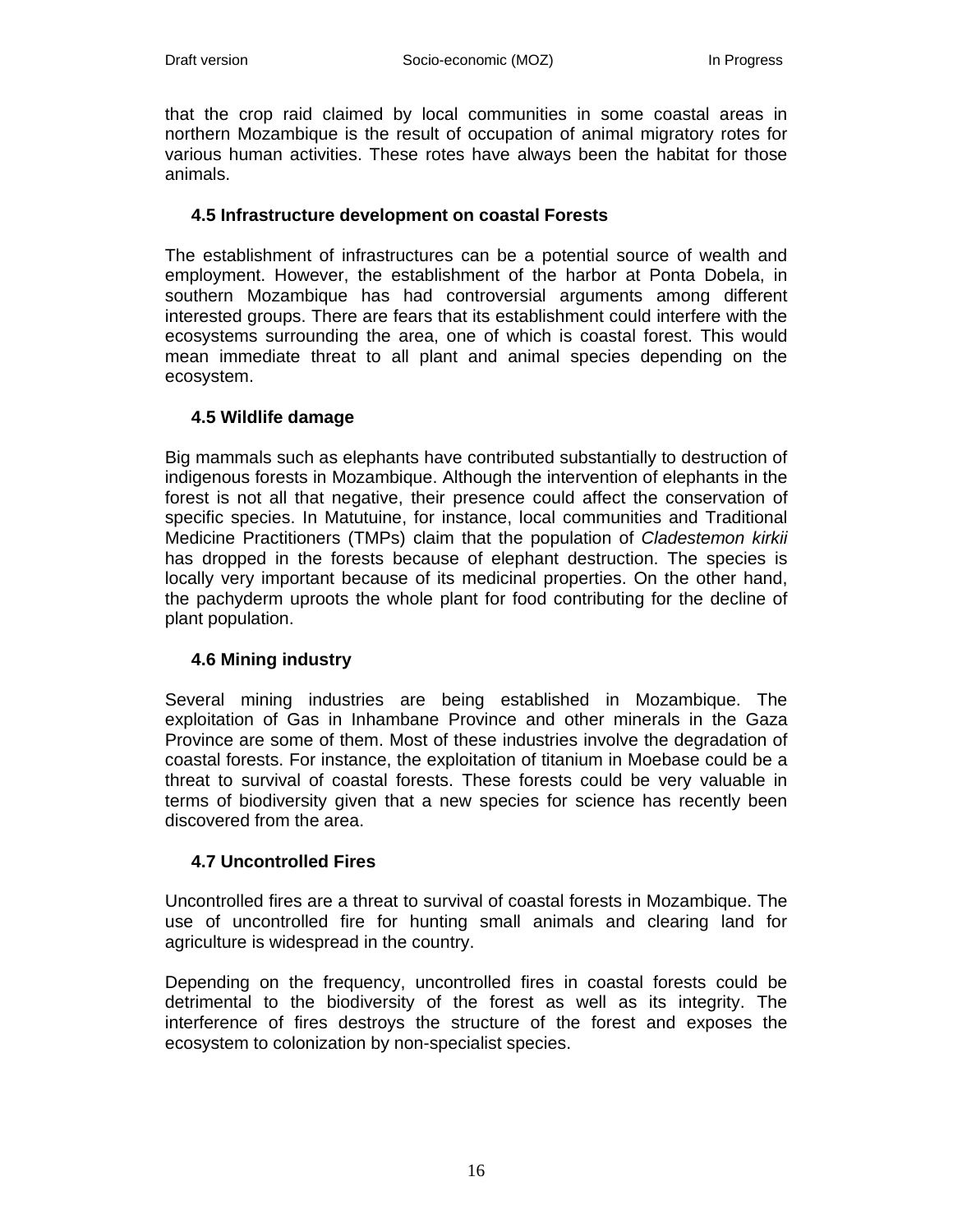| able 2. Analysis of root causes of coastal forest degradation |                                                                                                               |                                                                                                                                                    |                                                                                               |
|---------------------------------------------------------------|---------------------------------------------------------------------------------------------------------------|----------------------------------------------------------------------------------------------------------------------------------------------------|-----------------------------------------------------------------------------------------------|
| Root cause                                                    | <b>Manifestation</b>                                                                                          | <b>Root cause</b>                                                                                                                                  | <b>Manifestation</b>                                                                          |
| Increase in human<br>population                               | Increased<br>demand<br>for<br>natural<br>resources                                                            | Weak<br>adherence<br>to local norms and<br>regulations                                                                                             | Compromised<br>maintenance<br>οf<br>key ecosystems<br>(e.g.<br>sacred<br>forests)             |
| Poverty                                                       | Over exploitation of<br>resources,<br>involvement<br>on<br>activities<br>illegal<br>(poaching,<br>corruption) | Reduced<br>opportunities<br>to<br>evolve<br>from<br>environmentally<br>adequate<br>less<br>lifestyles<br>to<br>environmentally<br>friendly options | experience<br>Low<br>and incentives to<br>develop<br>alternative<br>livelihoods<br>strategies |
| Wildlife<br>crop<br>damage                                    | famine<br>Increased<br>incidence                                                                              | Weak<br>forest<br>governance                                                                                                                       | Inadequate<br>stakeholder<br>involvement                                                      |
| Lack of land use<br>policy and zoning                         | land<br>Inadequate<br>occupancies                                                                             | Weak concern to<br>coastal forests                                                                                                                 | Inadequate<br>conservation<br>initiatives<br>on<br>coastal forests                            |
| Inadequate<br>land<br>use practices                           | agricultural<br>Low<br>declining<br>yields,<br>fertility,<br>soil<br>increased<br>demand<br>for land          |                                                                                                                                                    |                                                                                               |

# **Table 2. Analysis of root causes of coastal forest degradation**

# **Table 3. Major threads to specific Mozambican forests**

| <b>Forest</b>         | <b>Threats</b>                           |
|-----------------------|------------------------------------------|
| Bilene/Matutuíne      | Urbanization                             |
|                       | Agriculture                              |
|                       | Procurement of forest products/resources |
|                       | (medicinal plants, firewood, charcoal,   |
|                       | hunting, etc.)                           |
|                       | <b>Uncontrolled Fires</b>                |
|                       | Encroachment                             |
|                       | Grazing                                  |
| Mossuril              | Agriculture                              |
|                       | <b>Uncontrolled Fires</b>                |
|                       | Procurement of forest products/resources |
|                       | (medicinal plants, firewood, charcoal,   |
|                       | hunting, etc.)                           |
|                       | Encroachment                             |
| Mecufi /Memba Complex | Agriculture                              |
|                       | <b>Timber harvesting</b>                 |
|                       | <b>Uncontrolled Fires</b>                |
|                       | Procurement of forest products/resources |
|                       | (medicinal plants, firewood, charcoal,   |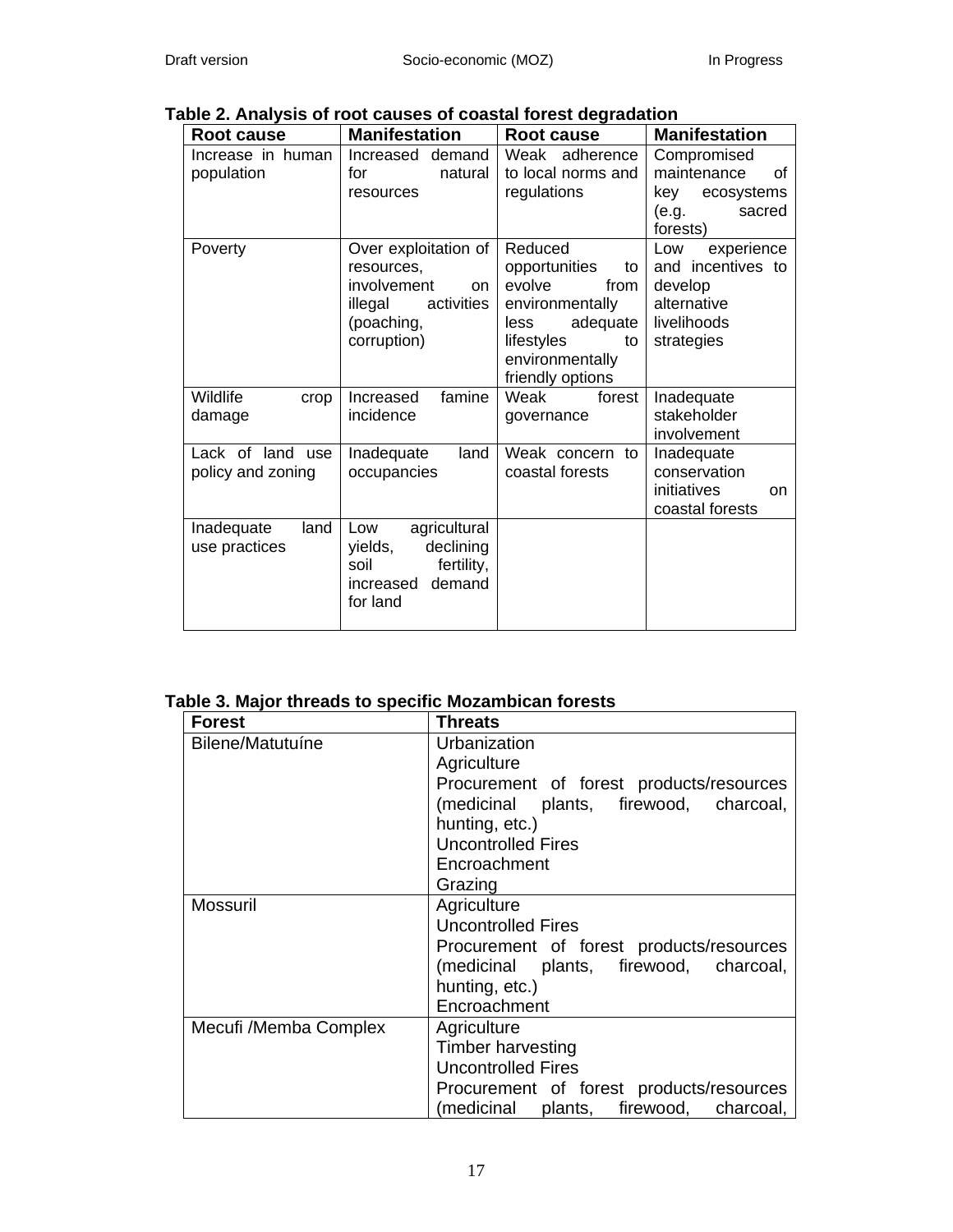|                       | hunting, weaving material, etc.)         |
|-----------------------|------------------------------------------|
| Cheringoma complex    | Timber harvesting                        |
|                       | Agriculture                              |
|                       | Illegal logging                          |
|                       | Uncontrolled fires                       |
|                       | Grazing                                  |
| Macomia/Palma complex | Timber harvesting                        |
|                       | Agriculture                              |
|                       | Uncontrolled fires                       |
|                       | Procurement of forest products/resources |
|                       | (medicinal plants, firewood, charcoal,   |
|                       | hunting, weaving material, etc)          |

# **5. MAIN ISSUES/CONSTRAINTS TO CONSERVATION AND SUSTAINABLE MANAGEMENT OF NATIONAL COASTAL FORESTS FROM A SOCIO-ECONOMIC PERSPECTIVE**

## **5.1 Policy issues**

a) Limited tenure (rights of access and use of natural resources)

The rights and use of natural resources by various stakeholders are clearly indicate in the Forestry and wildlife legal framework, however there is insufficient clarity regarding the ownership. Issue of tree tenure has arisen especially with regard to local communities involvement in the management of forests. Some local people may not see any motivation on their involvement in the management of forests /trees because the ownership of the resources is not yet clear.

## b) The issue of devolution vs. decentralization

Most of the legal framework regarding the management of natural resources indicates clearly that there is a need for the involvement of local people in the decision making process as means to guarantee that the management objectives are met and local people get benefits from the resources. Furthermore, the framework acknowledges the creation of local committees for the management of natural resources (COGEP), however this is much of decentralization of the decision-making and do not really address the devolution of power to the local level.

## c) Under valued resources

The Mozambican legislation focuses on productive and extensive areas of forests in contrary of "less productive" small patches. Despite of the social and biological values of these small patches, there is no idea about their economic value. Most of the products these forests provide have not yet been evaluated and therefore, not accounted for in the national assessment. The lack of valuation of these products and services has led to underscored importance of these forests in the legal framework in Mozambique.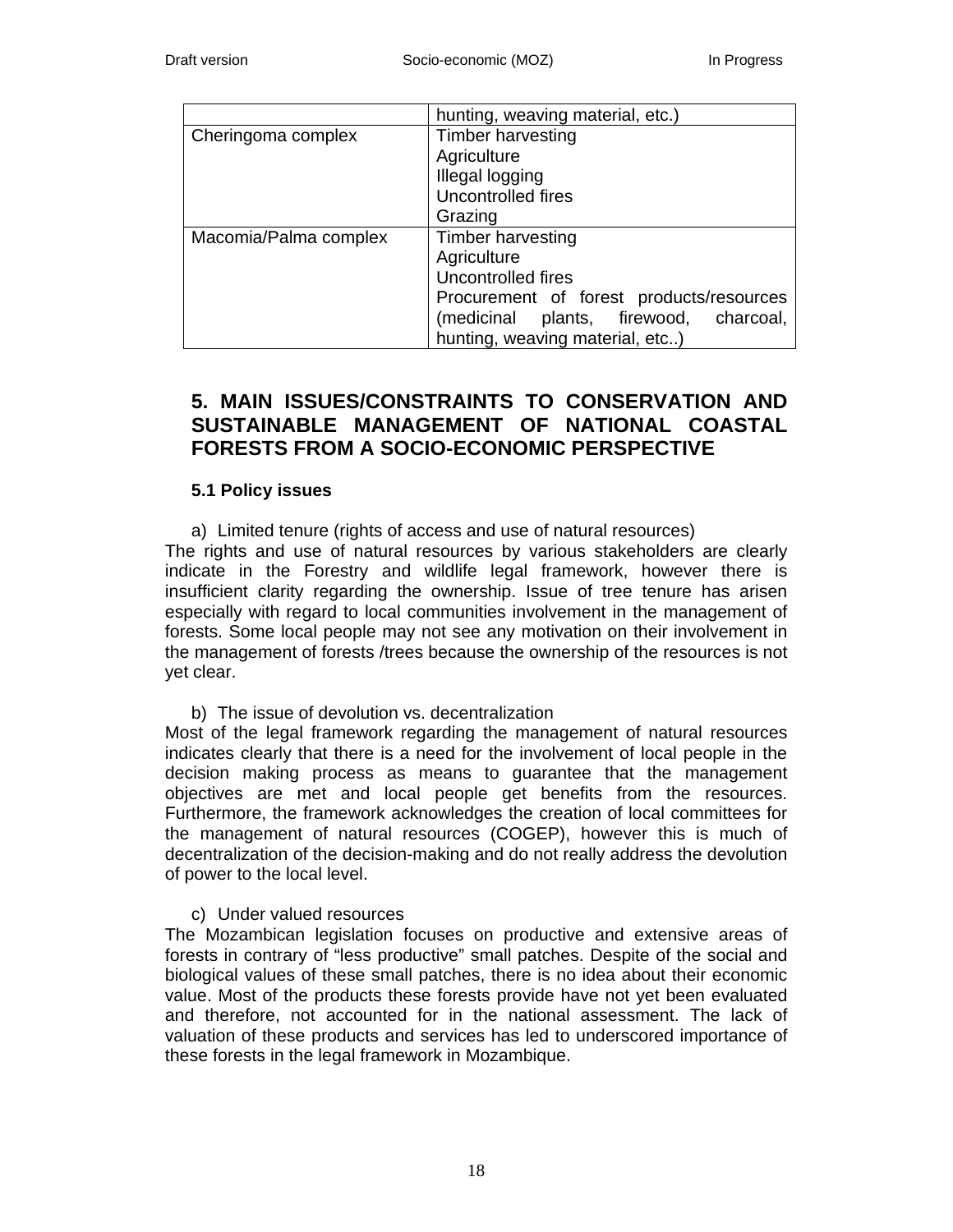## d) Cross border issues

Lack of harmonized policies and laws in the South African region has played a role in forest degradation. For instance some medicinal plant species such as *Warburgia salutaris* and *Securidaca longepedunculata* are being traded across the boarders with the neigbouring countries. So, this species are illegally harvested in Mozambique and traded illegally in the neighbouring countries in the region.

e) Lack of alternatives to forest products and economic activities Most of the rural people in Mozambique are poor and they see the natural resources as the main means for subsistence.

Poverty and lack of economic activities is closely connected to detrimental use of natural resources.

# **5.2 Weak Inter-institutional coordination**

The coastal forests fall under the Ministry of coordination of Environmental affairs, Ministry of Tourism and DNFFB (MADER). The lack of coordination between the ministries may create overlap of programs leading to inefficient use of resources that the country lacks as well as can be a des-incentive for other stakeholder involvement in the management of coastal resources. The coordination among the ministries needs to be improved.

## **5.3 Inadequate institutional and financial capacity**

a) At the Government Level

There are insufficient qualified human resources and financial capacity within the Directorate Forest and Wildlife in the Ministry of Agriculture and Rural Development to pursue its duties. The lack of both human and financial capacity has restrained the Directorate to enforce the rules and regulations.

The situation tends to be identical (sometimes worse) at the provincial level and local level. The capacity in qualified personnel, financial resources and infrastructures needs to be addressed in order for the sector to undertake its duties and responsibilities.

## b) At the local community level

The local communities are the most direct beneficiaries of the sustainable management of the natural resources. On the other hand, however, they are the ones whose activities have a major impact to coastal forests. Therefore, they involvement in the management of those resources is crucial. The legal framework on Forestry and wildlife as well as other natural resources sectors acknowledge the relevance of active involvement of local people in the management of coastal forests. However, this objective has yet to be met in most coastal forests. Despite the recognition of the legal framework, its implementation on the ground is still to be effective. This fact is mainly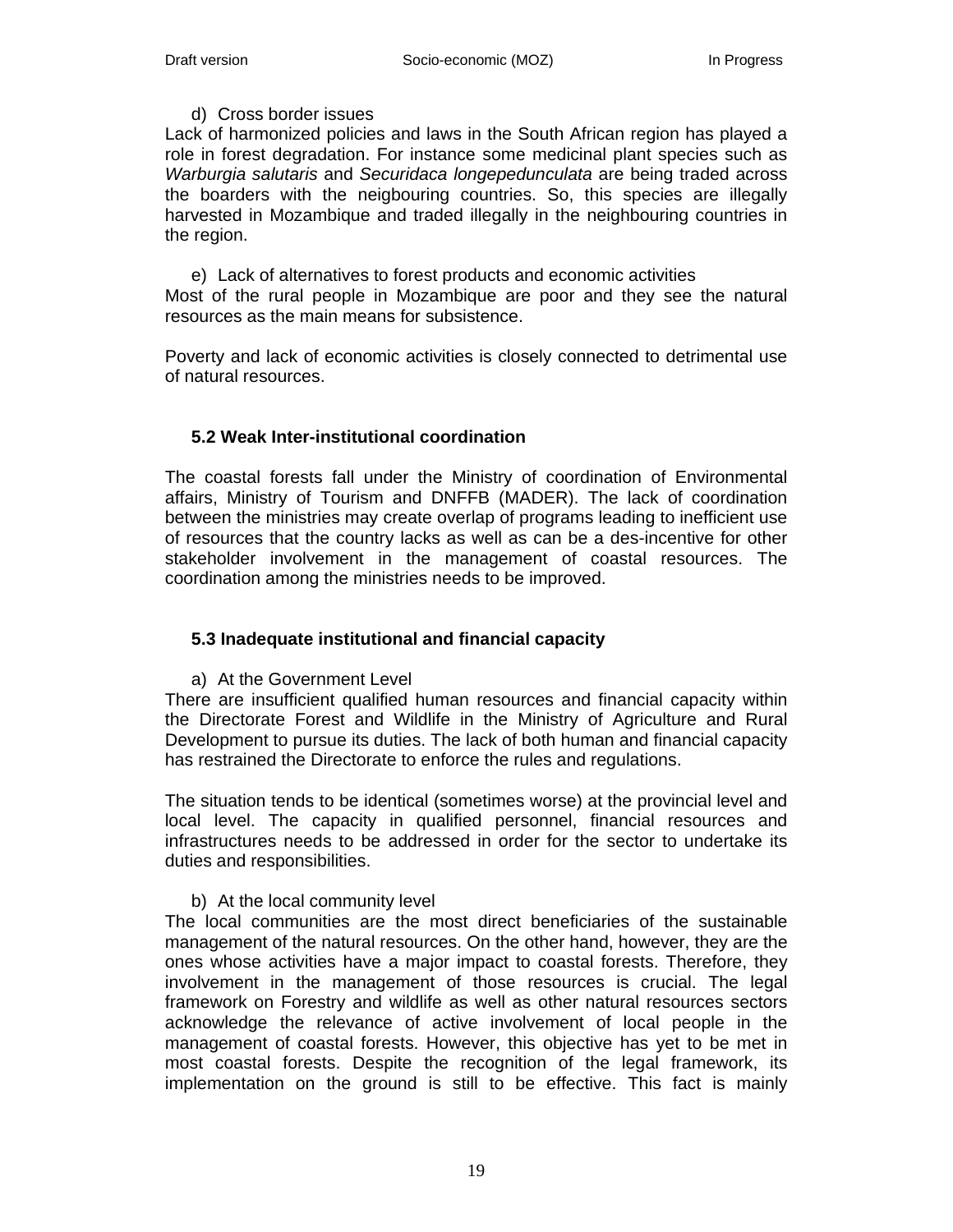enhanced by lack of legal awareness about the rights and obligations of local people, as far as the legal framework is concerned.

Moreover, there is a weak (inadequate) legitimate organizational structure that can be instrumental for the application of the existing legal framework. Therefore, the work being developed by some NGOs on advocacy and awareness campaigns about the new legal framework need to be strengthened and supported.

#### c) Law enforcement

Due to weak/inadequate organizational structure at the local level and the weak institutional capacity of the agencies implementing the legislation, there is weak law enforcement.

# d) Diverging viewpoints regarding conservation of coastal forests

The viewpoints about the value of coastal forests to various stakeholders are not identical. Each stakeholder may perceive differently about the coastal forest resources values. The forest sector may perceive the resources as the source of employment and of conservation, and the local community may perceive the coastal forests as the place for agriculture and firewood collection. The diverging views have led to disputes and controversies, for example, on Inhaca Island. Most of the people on Inhaca Island depend on agriculture for subsistence. On the other hand, however, most of the forests have been set for conservation measures. The forests are the only areas suitable for slush and burn agriculture because of their nutrient content. The differing viewpoints on the coastal forests may jeopardize the implementation of coastal forests conservation projects.

#### e) Poverty

Poverty is major thread to the conservation of coastal forests. The current people living in coastal areas show high level of poverty and they see on the coastal resources the source of food, income, construction material and many more.

The management of the coastal forest requires that poverty is adequately addressed and the mechanisms for their reduction implemented. The government of Mozambique is highly aware about the need to address the issue of poverty across all sectors. The Government has approved a strategy for poverty reduction and its means for implementation.

## f) Illiteracy

The illiteracy level for Mozambique is about 56.7% being the women the most illiterate (with 71.2%). The most illiterate people live in the rural areas where most of the coastal forests are located.

The high illiteracy level has been seen as an issue for example in the implementation of revised legislation in the forestry sector. Under normal circumstances, literate people are much more ready to changes than illiterate ones. The illiterate people need much more time to comply with the changes. For example, the legislation in Mozambique is all written in the official language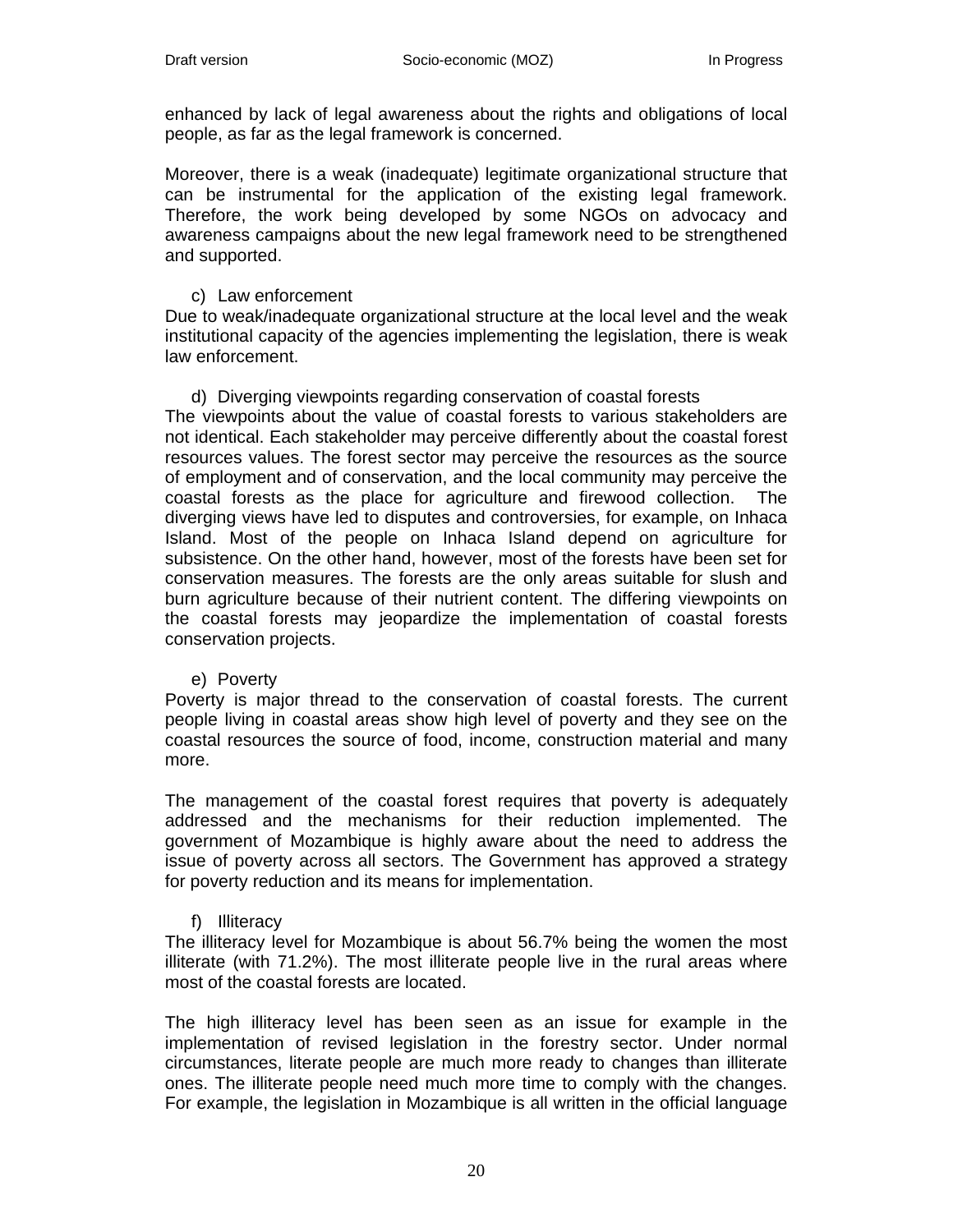(Portuguese). However, most of the people who live in rural areas can not write or read in Portuguese. This makes the implementation of the new legislation very slow. As the time for the implementation of the law expands more degradation is accrued to the resources.

## **5.4 HIV/AIDS**

There is no data regarding the impact of HIV/AIDS on coastal forests. However, it is expected that HIV/AIDS will affect both Human capacity related to coastal forests as well as the forest diversity.

The existence of high rates of HIV/AIDS in the personnel dealing with the conservation of coastal forests could reduce the effort being undertaken to the conservation of coastal forests.

The use of medicinal plants to treat opportunistic HIV/AIDS related diseases has enhanced collection of those plants from coastal areas. The continued extraction of these species due to their increased demand may contribute to the degradation of the ecosystem.

# **6. THE WAY FORWARD**

Mozambique has the largest extension of coastal forests in the southern Africa ecoregion. Most of the coastal forests are adjacent to highly populated areas being most the people living under absolute poverty levels. These people find on the available forestry resources means for subsistence.

Most of the products and services provided by the coastal forests are of household (community) consumption, which makes their economic value diluted and the real value of the ecosystem remains still unrevealed. This leads to coastal forests being undervalued and not unaccounted for in the national economy. Though, most of these forests are very rich in terms of biodiversity and their value could be of regional and international dimension.

Nowadays, coastal forests pose several challenges and the ecosystem is threatened to various human non-sustainable activities. The overcrowding in coastal areas, poverty, degradation of local institutions, lack of land use planning and zoning and uncontrolled fires are just a few of the threats. Despite some legal and institutions reforms coastal forests continue to deserve special attention.

Various initiatives need to be developed and undertaken at various levels: resource assessment, institutional strengthening, capacity building and interinstitutional coordination.